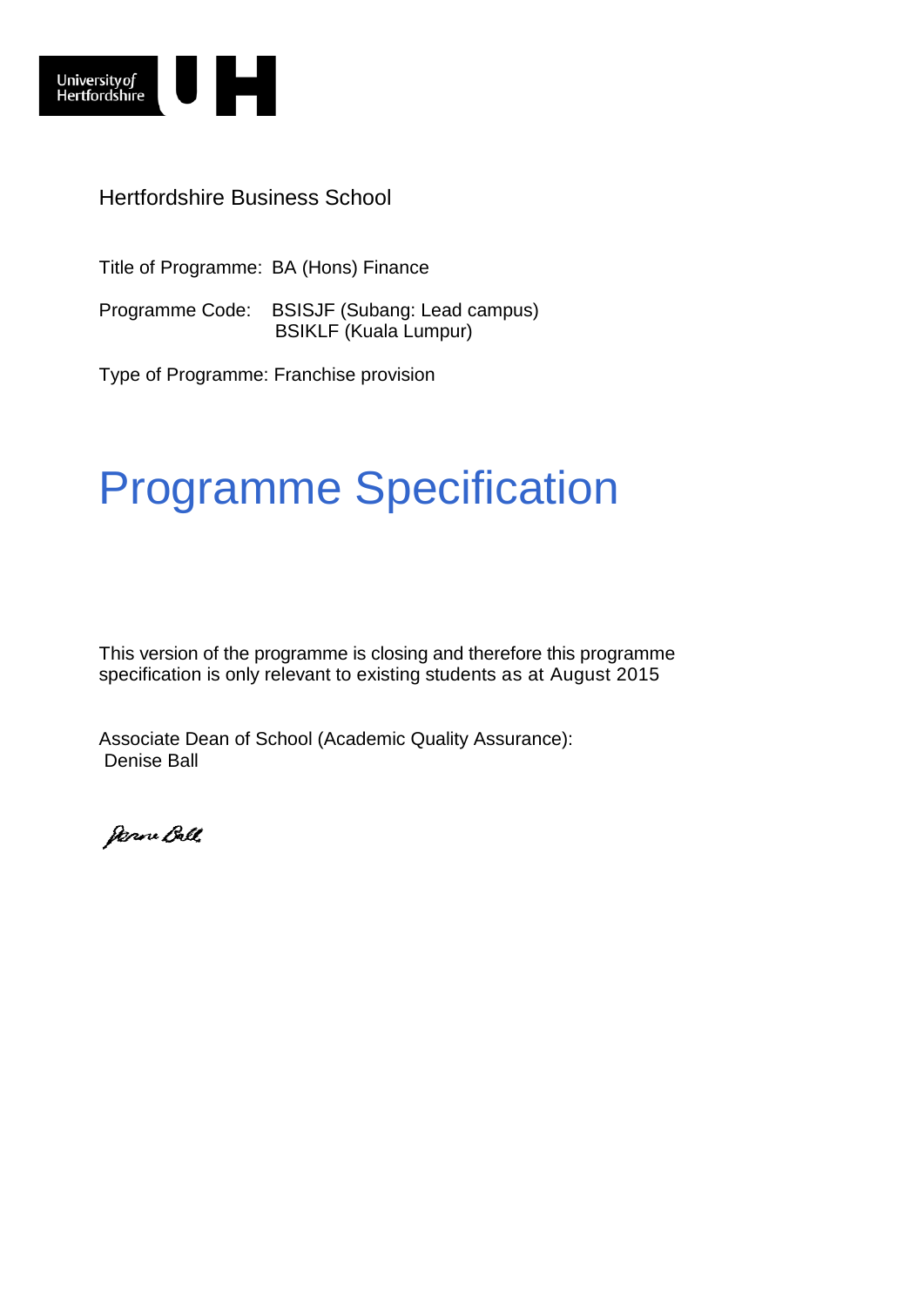## Programme Specification BA (Hons) Finance

This programme specification (PS) is designed for prospective students, enrolled students, academic staff and potential employers. It provides a concise summary of the main features of the programme and the intended learning outcomes that a typical student might reasonably be expected to achieve and demonstrate if he/she takes full advantage of the learning opportunities that are provided. More detailed information on the teaching, learning and assessment methods, learning outcomes and content for each module can be found in Definitive Module Documents (DMDs) and Module Guides.

### Section 1

| <b>Awarding Institution/Body</b> | University of Hertfordshire                 |
|----------------------------------|---------------------------------------------|
| <b>Teaching Institution</b>      | <b>INTI International College Subang</b>    |
|                                  | and INTI International College Kuala Lumpur |
| University/partner campuses      | <b>INTI International College Subang</b>    |
|                                  | and INTI International College Kuala Lumpur |
| Programme accredited by          | N/A                                         |
| <b>Final Award</b>               | BA (Hons)                                   |
| <b>All Final Award titles</b>    | Finance                                     |
| <b>FHEQ level of award</b>       | 6                                           |
| <b>UCAS code(s)</b>              | N/A                                         |
| <b>Language of Delivery</b>      | English                                     |
|                                  |                                             |

#### A. Programme Rationale

The programme is designed to recruit students who are seeking a career in the fields of finance and accounting, whether in the context of a professional office, industrial or service environments or the finance industry. This Finance programme is particularly suited to students who intend to pursue a career in the field of finance and general business and who feel that an analytical based approach to problems would provide a viable route to employment.

The rationale of the programme is to provide students with an academically challenging and vocationally relevant programme of study in the field of finance, The programme combines and applies several supporting subject fields including law, information technology, quantitative techniques and economics pertinent to the finance agenda. Subject specific modules are supported by skills modules.

#### B. Educational Aims of the Programme

The programme has been devised in accordance with the University's graduate attributes of programmes of study as set out in [UPR TL03.](http://sitem.herts.ac.uk/secreg/upr/TL03.htm)

#### **Additionally this programme aims to:**

- prepare students for a career in the field of finance
- provide students with knowledge and understanding of accounting practices, theory and applications within the disciplines of accounting and finance
- equip students for further academic and/or professional study
- develop students' transferable (key) and intellectual skills
- provide a foundation in the methods and applications of evaluative techniques to finance related agendas
- provide students with opportunity to gain appropriate employability skills within the global context

#### C. Intended Learning Outcomes

The programme provides opportunities for students to develop and demonstrate knowledge and understanding, skills and other attributes in the following areas. The programme outcomes are referenced to

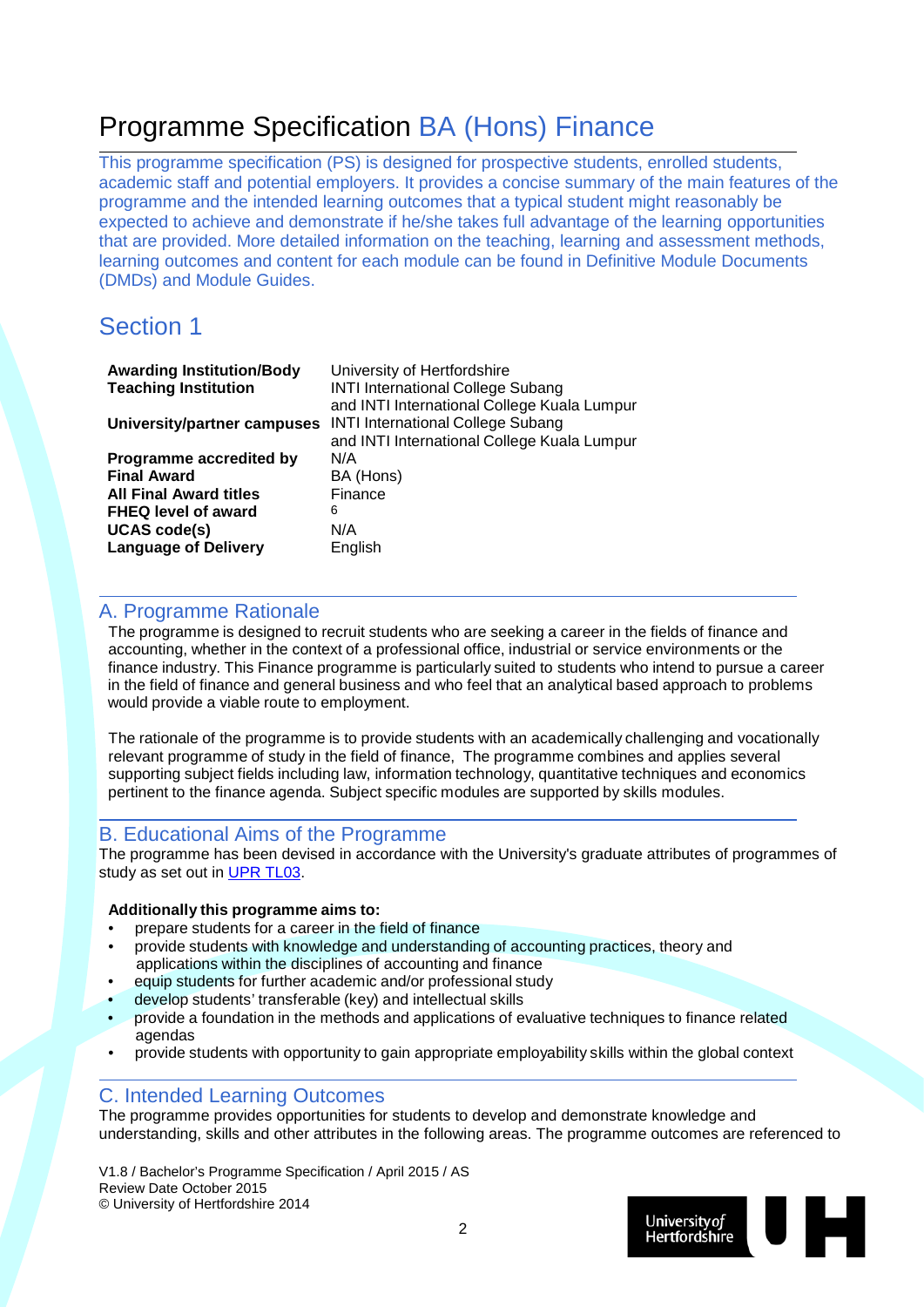the QAA benchmark statements for Finance and the Frameworks for Higher Education Qualifications of UK Degree-Awarding Bodies (2014) and relate to the typical student. Additionally, the SEEC Credit Level Descriptors for Further and Higher Education 2010 have been used as a guiding framework for curriculum design.

|                        | Knowledge and<br>Understanding                                                                                                                                          | Teaching/learning methods &<br>strategies                                                                                                                                                                                                                                         | <b>Assessment</b>                                                                                        |
|------------------------|-------------------------------------------------------------------------------------------------------------------------------------------------------------------------|-----------------------------------------------------------------------------------------------------------------------------------------------------------------------------------------------------------------------------------------------------------------------------------|----------------------------------------------------------------------------------------------------------|
| A <sub>1</sub>         | The business                                                                                                                                                            | Acquisition of A1 to A6 is through                                                                                                                                                                                                                                                | Knowledge and                                                                                            |
| A2                     | environment.<br>How accounting,<br>finance and<br>supporting fields of                                                                                                  | a combination of lectures, small<br>group tutorials, practical sessions,<br>workshops and project work. Use<br>will be made of computer                                                                                                                                           | understanding are<br>assessed through a<br>combination of<br>examinations and                            |
|                        | study may be applied<br>within an<br>organisational                                                                                                                     | laboratory based workshops for<br>software application and<br>interpretation if appropriate.                                                                                                                                                                                      | assessed coursework.<br>Assessments, which are<br>both formative and<br>summative, may take the          |
| A <sub>3</sub>         | context.<br>Contemporary<br>theories and empirical<br>evidence                                                                                                          | Knowledge and understanding is<br>also gained via an optional work<br>placement.                                                                                                                                                                                                  | form of essays, project<br>reports, portfolios, IT-based<br>activities, presentations<br>and group work. |
|                        | for selected aspects<br>of accounting and<br>finance.                                                                                                                   | The learner is encouraged to<br>undertake independent reading                                                                                                                                                                                                                     |                                                                                                          |
| A4                     | Financing<br>arrangements<br>and<br>governance                                                                                                                          | both to supplement and<br>consolidate what is being<br>taught/learned and to broaden<br>their individual knowledge and                                                                                                                                                            |                                                                                                          |
|                        | structures of<br>business entities.                                                                                                                                     | understanding of the subject.<br>The use of the Managed Learning<br>Environment provision (StudyNet)                                                                                                                                                                              |                                                                                                          |
| A5                     | The mechanisms for<br>the pricing of<br>financial assets.                                                                                                               | will support this endeavour.                                                                                                                                                                                                                                                      |                                                                                                          |
|                        | <b>Intellectual skills</b>                                                                                                                                              | Teaching/learning methods &<br>strategies                                                                                                                                                                                                                                         | <b>Assessment</b>                                                                                        |
| <b>B1</b><br><b>B2</b> | Analyse and evaluate<br>economic, business,<br>accounting and<br>finance information for<br>decision-<br>making<br>purposes.<br>Evaluate the roles of<br>accounting and | Intellectual skills specified as B1 to<br>B3 are developed throughout the<br>programme. Problems that are<br>initially well defined and structured<br>are replaced by those that are<br>more complex. Seminars and<br>workshops are used to develop<br>these intellectual skills. | Intellectual skills (B1 to<br>B3) are generally<br>assessed by examination<br>and coursework.            |
|                        | finance within an                                                                                                                                                       | Throughout, the learner is                                                                                                                                                                                                                                                        |                                                                                                          |
| B <sub>3</sub>         | organisation.<br>Evaluate the impact of<br>a wider international,                                                                                                       | encouraged to further develop<br>intellectual skills by independent<br>study                                                                                                                                                                                                      |                                                                                                          |
|                        | economic, political<br>and                                                                                                                                              |                                                                                                                                                                                                                                                                                   |                                                                                                          |
|                        | social environment<br>on accounting<br>and finance                                                                                                                      |                                                                                                                                                                                                                                                                                   |                                                                                                          |
|                        |                                                                                                                                                                         |                                                                                                                                                                                                                                                                                   |                                                                                                          |
|                        | <b>Practical skills</b>                                                                                                                                                 | Teaching/learning methods &<br>strategies                                                                                                                                                                                                                                         | <b>Assessment</b>                                                                                        |

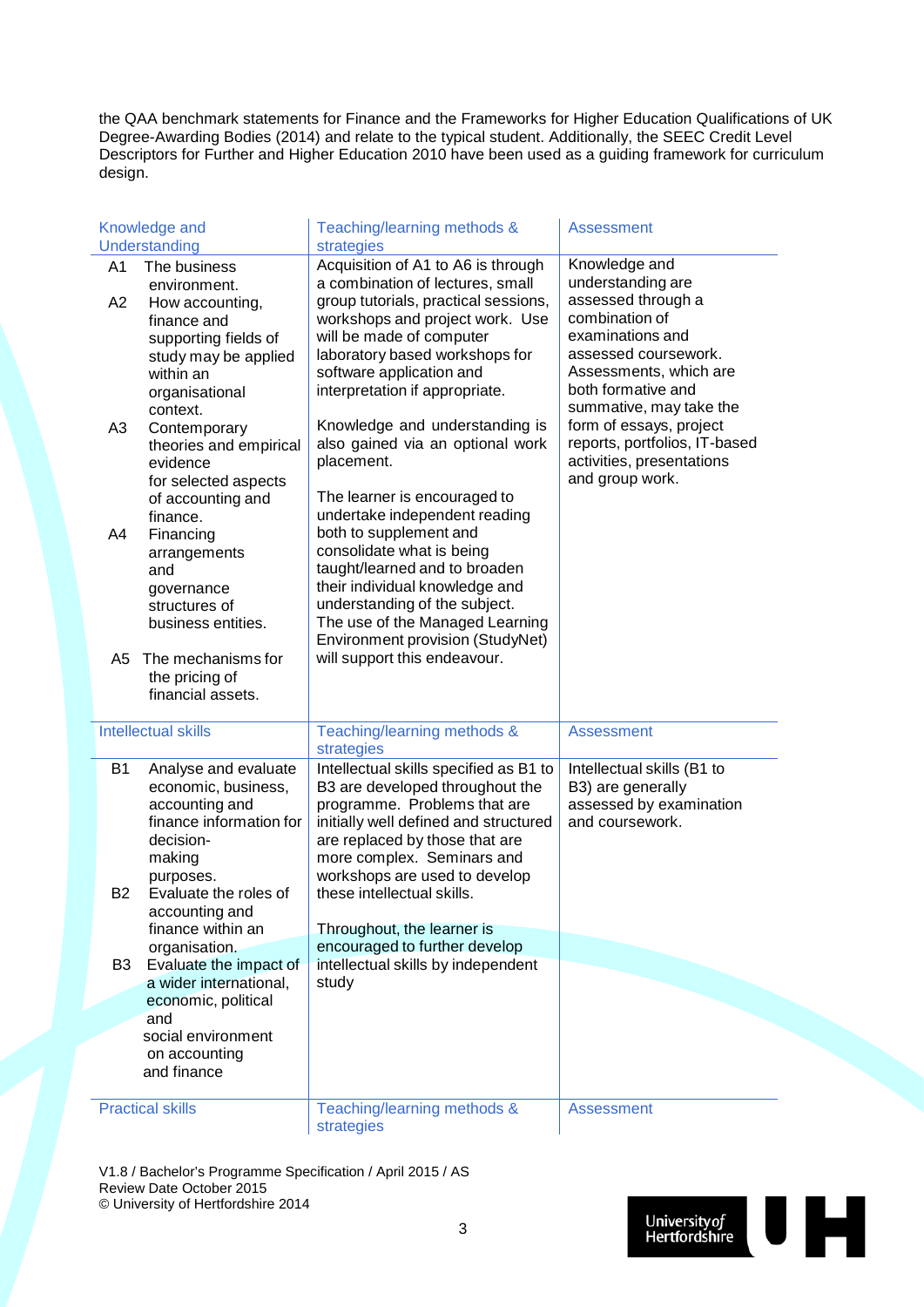| C <sub>1</sub><br>C <sub>2</sub><br>C <sub>3</sub> | Conduct research<br>through the creation,<br>extraction and<br>analysis of data from<br>multiple sources.<br>Apply relevant<br>software in the<br>analysis and<br>communication of<br>accounting,<br>finance and/or<br>other information.<br>Exercise numerical<br>skills for the analysis<br>of data in both<br>structured and<br>unstructured<br>situations. | Practical skills are developed<br>throughout the programme by the<br>methods and strategies outlined<br>in Sections A and B above. The<br>conduct of research (C1) is an on-<br>going and developing skill that is<br>consolidated in either the optional<br>final year dissertation and/or<br>those final year modules requiring<br>data collection. | Practical skills are<br>assessed through<br>coursework assignments,<br>case study reports,<br>presentations and<br>examinations. |
|----------------------------------------------------|----------------------------------------------------------------------------------------------------------------------------------------------------------------------------------------------------------------------------------------------------------------------------------------------------------------------------------------------------------------|-------------------------------------------------------------------------------------------------------------------------------------------------------------------------------------------------------------------------------------------------------------------------------------------------------------------------------------------------------|----------------------------------------------------------------------------------------------------------------------------------|
|                                                    | <b>Transferable skills</b>                                                                                                                                                                                                                                                                                                                                     | Teaching/learning methods &<br>strategies                                                                                                                                                                                                                                                                                                             | <b>Assessment</b>                                                                                                                |
| D <sub>1</sub>                                     | Communicate<br>effectively, both<br>orally and in writing                                                                                                                                                                                                                                                                                                      | Transferable skills are developed<br>throughout the programme by the<br>methods and strategies outlined                                                                                                                                                                                                                                               | Transferable skill D1 is<br>assessed through<br>coursework, oral                                                                 |
| D <sub>2</sub>                                     | Make effective use of<br>IT tools.                                                                                                                                                                                                                                                                                                                             | in sections A, B and C.                                                                                                                                                                                                                                                                                                                               | presentations project<br>reports and                                                                                             |
| D3                                                 | Work effectively                                                                                                                                                                                                                                                                                                                                               | Skill D1 is developed through                                                                                                                                                                                                                                                                                                                         | examinations.                                                                                                                    |
| D4                                                 | within a team.<br>Manipulate sort                                                                                                                                                                                                                                                                                                                              | feedback on coursework reports,<br>oral presentations and project                                                                                                                                                                                                                                                                                     | Skill D <sub>2</sub> is                                                                                                          |
|                                                    | and present data.                                                                                                                                                                                                                                                                                                                                              | reports.                                                                                                                                                                                                                                                                                                                                              | assessed by<br>coursework                                                                                                        |
| D <sub>5</sub>                                     | Undertake effective<br>problem solving                                                                                                                                                                                                                                                                                                                         | Skill D2 is developed in preparing<br>coursework.                                                                                                                                                                                                                                                                                                     | assessment.                                                                                                                      |
|                                                    | and                                                                                                                                                                                                                                                                                                                                                            | Skill D3 is developed through                                                                                                                                                                                                                                                                                                                         | Skill D3 is                                                                                                                      |
|                                                    | decision-making<br>using appropriate                                                                                                                                                                                                                                                                                                                           | tutorials and group-based<br>coursework assessment.                                                                                                                                                                                                                                                                                                   | assessed by                                                                                                                      |
|                                                    | quantitative and                                                                                                                                                                                                                                                                                                                                               | Skill D4 is acquired through                                                                                                                                                                                                                                                                                                                          | group-based<br>coursework                                                                                                        |
|                                                    | qualitative techniques.                                                                                                                                                                                                                                                                                                                                        | coursework and projects.                                                                                                                                                                                                                                                                                                                              | assessment.                                                                                                                      |
|                                                    | D6 Demonstrate the ability<br>to use                                                                                                                                                                                                                                                                                                                           | Skill D5 is developed through<br>projects.                                                                                                                                                                                                                                                                                                            | Skills D4 and                                                                                                                    |
|                                                    | academic,                                                                                                                                                                                                                                                                                                                                                      | Skill D6 is developed through                                                                                                                                                                                                                                                                                                                         | D <sub>5</sub> are                                                                                                               |
|                                                    | enterprise and                                                                                                                                                                                                                                                                                                                                                 | Business School wide modules at                                                                                                                                                                                                                                                                                                                       | assessed<br>through                                                                                                              |
|                                                    | employability<br>skills in both                                                                                                                                                                                                                                                                                                                                | each level<br>Skill D7 is developed through                                                                                                                                                                                                                                                                                                           | coursework                                                                                                                       |
|                                                    | scholarly and work-                                                                                                                                                                                                                                                                                                                                            | specific modules as well as the                                                                                                                                                                                                                                                                                                                       | and                                                                                                                              |
|                                                    | based environments.                                                                                                                                                                                                                                                                                                                                            | inclusion of international aspects                                                                                                                                                                                                                                                                                                                    | examinations.                                                                                                                    |
| D7                                                 | Operate in the<br>dynamic global arena                                                                                                                                                                                                                                                                                                                         | of accounting in all modules<br>where appropriate.                                                                                                                                                                                                                                                                                                    | Skill D6 is                                                                                                                      |
|                                                    | and to appreciate                                                                                                                                                                                                                                                                                                                                              |                                                                                                                                                                                                                                                                                                                                                       | assessed by                                                                                                                      |
|                                                    | contemporary and                                                                                                                                                                                                                                                                                                                                               | At each level, the learner is                                                                                                                                                                                                                                                                                                                         | coursework and<br>portfolio. Skill D7 is                                                                                         |
|                                                    | <b>Cross</b><br>cultural                                                                                                                                                                                                                                                                                                                                       | supported in developing<br>transferable skills by the provision                                                                                                                                                                                                                                                                                       | assessed by                                                                                                                      |
|                                                    | difference.                                                                                                                                                                                                                                                                                                                                                    | of skills related modules and                                                                                                                                                                                                                                                                                                                         | coursework                                                                                                                       |
|                                                    |                                                                                                                                                                                                                                                                                                                                                                | assessments.                                                                                                                                                                                                                                                                                                                                          |                                                                                                                                  |
|                                                    |                                                                                                                                                                                                                                                                                                                                                                |                                                                                                                                                                                                                                                                                                                                                       |                                                                                                                                  |

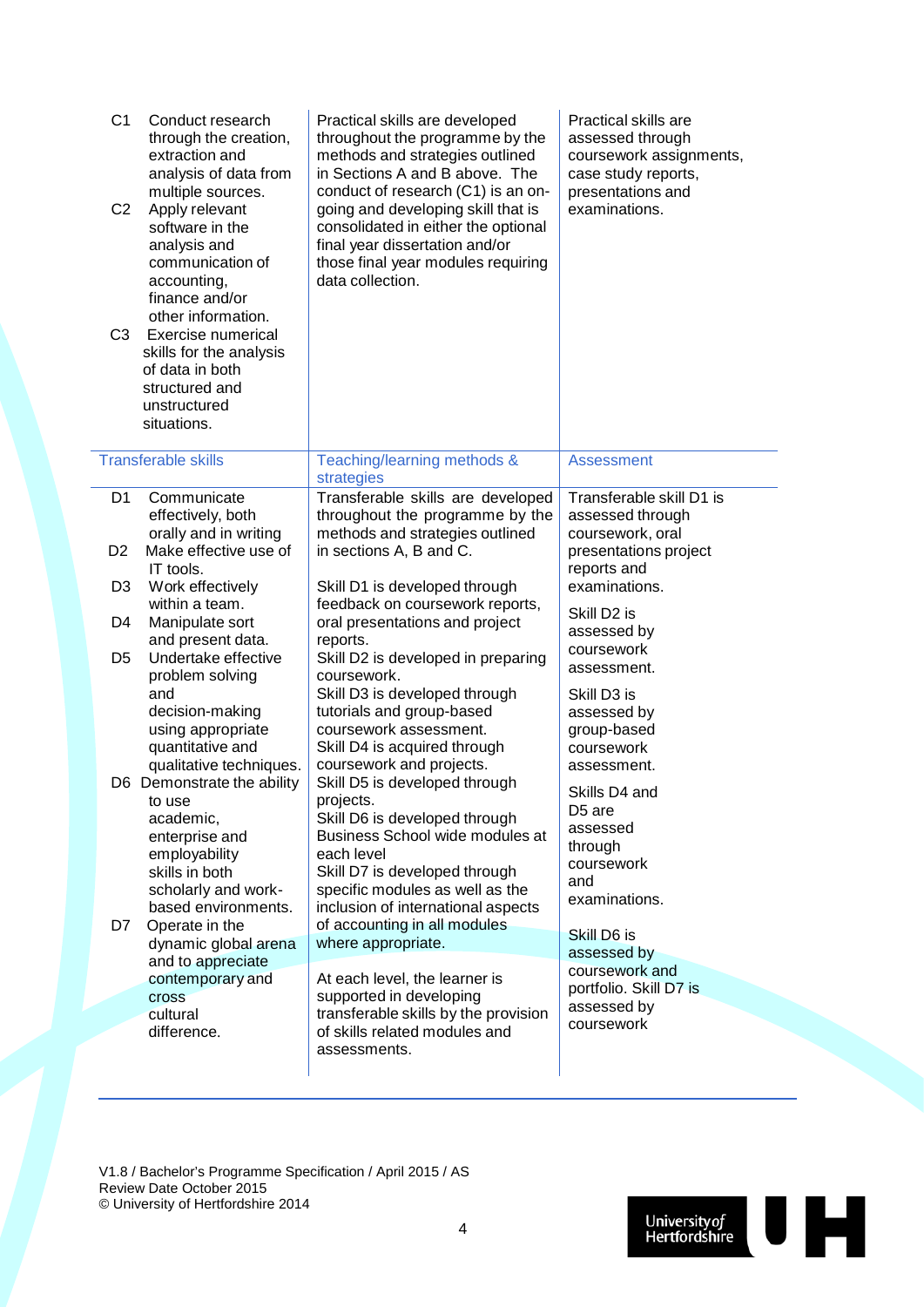#### D. Programme Structures, Features, Levels, Modules, and Credits

The programme is offered full time (3 years) and leads to the award of BA (Honours) Finance.

Entry to the programme is at Level 4. Entry at Level 5 may be possible with suitable qualifications. Intake at INTI International College Subang and INTI International College Kuala Lumpur is normally at August (Semester A), January (Semester B) and April (Semester C).

#### Professional and Statutory Regulatory Bodies None.

Work-Based Learning, including Sandwich Programmes*(Delete this section if not applicable)*

<Statement on work-based learning. eg. An award in the sandwich mode is made if at least 36 weeks of approved, supervised work experience is undertaken in addition to the period required for the full-time award. Further details.........>

#### Programme Structure

The programme structure and progression information below (Table 1a and 1b) is provided for the Honours award. Any interim awards are identified in Table 1b. The Programme Learning Outcomes detailed above are developed and assessed through the constituent modules. Table 2 (in section 2) identifies where each learning outcome is assessed.

Table 1a Outline Programme Structure

#### **Mode of study**: Full-time

**Entry point**: Semester A

**Level 4**

| <b>Compulsory Modules</b><br><b>Module Title</b>                                                                                                                                              | Code<br>Module                                                    | <b>Credit Points</b>             | ৳<br>Delivery<br>anguage.                                                 | Examination<br>$\aleph$         | Coursework<br>$\aleph$                | Practical<br>8 <sup>o</sup>                                   | Semesters                                                      |
|-----------------------------------------------------------------------------------------------------------------------------------------------------------------------------------------------|-------------------------------------------------------------------|----------------------------------|---------------------------------------------------------------------------|---------------------------------|---------------------------------------|---------------------------------------------------------------|----------------------------------------------------------------|
| <b>Principles of Finance</b><br><b>Economics for Business</b><br>Quantitative Analysis for Accounting &<br>Finance<br><b>Accounting for Business</b><br>The Accounting & Finance Professional | See Campus<br><b>Module Code</b><br><b>Matrix</b><br>on<br>Page 6 | 15<br>15<br>15<br>15<br>30<br>15 | English<br>English<br>English<br>English<br>English<br>English<br>English | 0<br>0<br>0<br>0<br>0<br>0<br>0 | 100<br>100<br>100<br>100<br>100<br>50 | $\Omega$<br>0<br>$\Omega$<br>$\Omega$<br>$\Omega$<br>$\Omega$ | A, B, C<br>A, B, C<br>A, B, C<br>A, B, C<br>A, B, C<br>A, B, C |
| Law for Accounting and Finance<br><b>Global Perspectives in Economics</b>                                                                                                                     |                                                                   | 15                               | English                                                                   | 0                               | 100                                   | $\Omega$                                                      | A, B, C                                                        |

Progression to Level 5 requires 120 credit points at Level 4. For students with less than 120 credits at Level 4 progression will be determined by the Programme Examination Board. Students must pass **Principles of Finance** in order to progress. **Level 5**

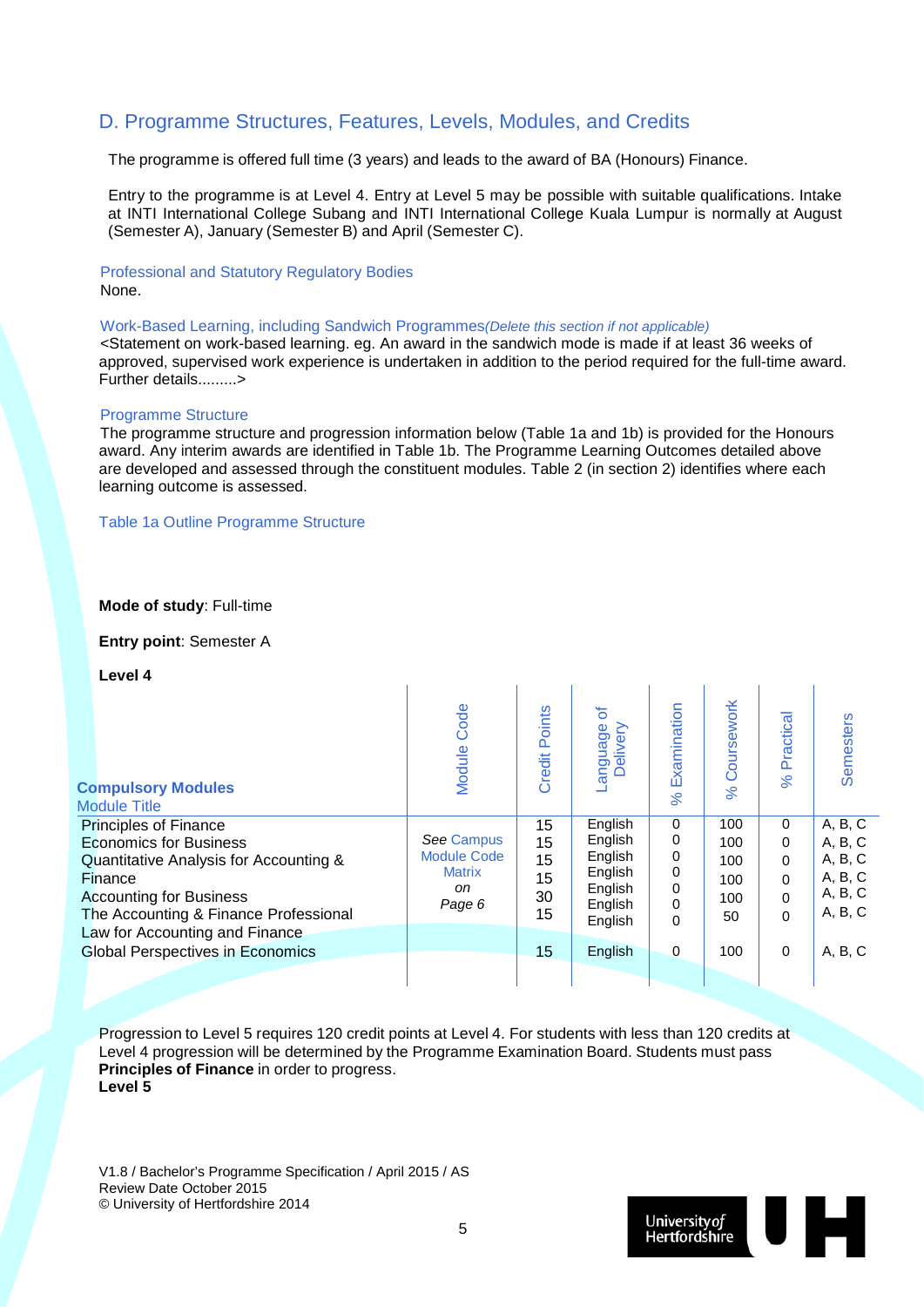| <b>Compulsory Modules</b><br><b>Module Titles</b> | Code<br>Module                   | Points<br>Credit | ৳<br>anguage<br>Delivery | examination<br>$\aleph$ | coursework<br>$\aleph$ | Practica<br>8 <sup>o</sup> | Semesters |
|---------------------------------------------------|----------------------------------|------------------|--------------------------|-------------------------|------------------------|----------------------------|-----------|
| <b>Financial Markets and Instruments</b>          |                                  | 15               | English                  | 60                      | 40                     | $\Omega$                   | A, B, C   |
| Macro Foundations for Finance                     |                                  | 15               | English                  | 50                      | 50                     | 0                          | A, B, C   |
| Enhancing Employability in Accounting &           | See Campus<br><b>Module Code</b> | 15               | English                  | 0                       | 100                    | $\Omega$                   | A, B, C   |
| Finance                                           | <b>Matrix</b>                    |                  |                          |                         |                        |                            |           |
| <b>Financial Management</b>                       | on                               | 15               | English                  | 60                      | 40                     | 0                          | A, B, C   |
| <b>Quantitative Methods for Finance</b>           | Page 6                           | 15               | English                  | 0                       | 100                    | 0                          | A, B, C   |
| Enterprise                                        |                                  | 15               | English                  | 0                       | 100                    | 0                          | A, B, C   |
| <b>Financial Economics</b>                        |                                  | 15               | English                  | 60                      | 40                     | 0                          | A, B, C   |
| Analysing Financial Information                   |                                  | 15               | English                  | 50                      | 50                     | 0                          | A, B, C   |

Progression to Level 6 requires 240 credit points at Levels 4 and 5, of which at least 120 credit points must be at Level 5; for students with less than 240 credit points at Levels 4 and 5 progression will be determined by the Programme Examination Board.

#### **Level 6**

| <b>Compulsory Modules</b><br><b>Module Titles</b>                                                                                                                                                                                         | Code<br>Module                                                    | Points<br>Credit                       | ৳<br>age<br>Deli<br>angua                                                 | examination<br>$\aleph$             | 'sework<br>$\aleph$                       | ractical<br>۵<br>$\aleph$                                   | <b>Semesters</b>                                                          |
|-------------------------------------------------------------------------------------------------------------------------------------------------------------------------------------------------------------------------------------------|-------------------------------------------------------------------|----------------------------------------|---------------------------------------------------------------------------|-------------------------------------|-------------------------------------------|-------------------------------------------------------------|---------------------------------------------------------------------------|
| Money, Banking and Finance Global Finance<br>and Markets Analysis of Current Issues<br><b>Finance Advanced Corporate Finance</b><br><b>Business and Commercial Awareness</b><br><b>Financial Strategy</b><br>Issues in the Global Economy | See Campus<br><b>Module Code</b><br><b>Matrix</b><br>on<br>Page 6 | 15<br>15<br>30<br>15<br>15<br>15<br>15 | English<br>English<br>English<br>English<br>English<br>English<br>English | 50<br>60<br>0<br>60<br>0<br>50<br>0 | 50<br>40<br>100<br>40<br>100<br>50<br>100 | $\Omega$<br>$\Omega$<br>0<br>0<br>0<br>$\Omega$<br>$\Omega$ | A, B, C<br>A, B, C<br>A, B, C<br>A, B, C<br>A, B, C<br>A, B, C<br>A, B, C |

#### **Campus Module Code Matrix**

**Level 4**

| <b>Compulsory Modules</b><br><b>Module Title</b>  | Code<br>Ing<br>Module ( | ocode<br>Module (<br>Kuala Lu |
|---------------------------------------------------|-------------------------|-------------------------------|
| <b>Principles of Finance</b>                      | 4FBS1178                | 4FBS1235                      |
| <b>Economics for Business</b>                     | 4FBS1019                | 4FBS1237                      |
| Quantitative Analysis for Accounting &<br>Finance | 4FBS1023                | 4FBS1231                      |

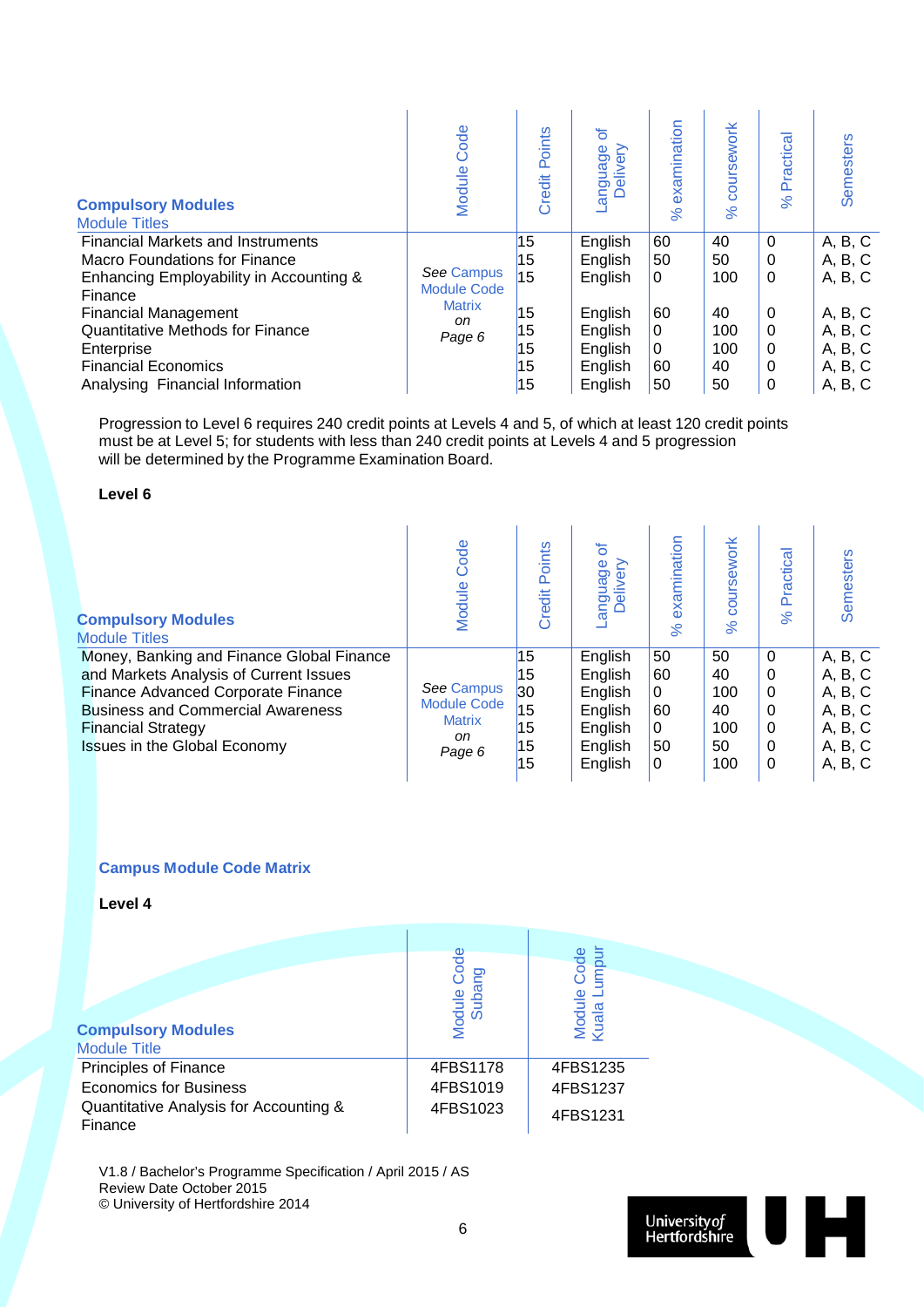| <b>Accounting for Business</b>        | 4FBS1026 | 4FBS1236 |
|---------------------------------------|----------|----------|
| The Accounting & Finance Professional | 4FBS1024 | 4FBS1232 |
| Law for Accounting and Finance        | 4FBS1177 | 4FBS1233 |
|                                       | 4FBS1025 | 4FBS1234 |

#### **Level 5**

| <b>Compulsory Modules</b><br><b>Module Title</b> | Module Code<br>Subang | Module Code<br>Kuala Lumpur |
|--------------------------------------------------|-----------------------|-----------------------------|
| <b>Financial Markets and Instruments</b>         | 5FBS1276              | 5FBS1362                    |
|                                                  | 5FBS1275              | 5FBS1363                    |
| Macro Foundations for Finance                    | 5FBS1033              | 5FBS1358                    |
| Enhancing Employability in Accounting &          | 5FBS1035              | 5FBS1361                    |
| Finance                                          | 5FBS1279              | 5FBS1364                    |
| <b>Financial Management Quantitative Methods</b> | 5FBS1027              | 5FBS1359                    |
| for Finance Enterprise                           | 5FBS1278              | 5FBS1365                    |
| <b>Financial Economics</b>                       | 5FBS1277              | 5FBS1366                    |
| Analysing Financial Information                  |                       |                             |

#### **Level 6**

| <b>Compulsory Modules</b><br><b>Module Title</b> | Code<br>Ō<br>Module Co | Module Code<br>Kuala Lumpur |
|--------------------------------------------------|------------------------|-----------------------------|
| Money, Banking and Finance                       | 6FBS1321               | 6FBS1437                    |
| Global Finance and Markets Analysis of           | 6FBS1320               | 6FBS1438                    |
| <b>Current Issues Finance Advanced Corporate</b> | 6FBS1319               | 6FBS1439                    |
| Finance                                          | 6FBS1318               | 6FBS1440                    |
| <b>Business and Commercial Awareness</b>         | 6FBS1062               | 6FBS1434                    |
| <b>Financial Strategy</b>                        | 6FBS1317               | 6FBS1441                    |
| Issues in the Global Economy                     | 6FBS1316               | 6FBS1442                    |

The award of an honours degree requires 360 credit points, with at least 240 credit points at Level 5 or above, of which at least 120 credit points must be at Level 6.

#### Honours classification

The University has approved structure and assessment regulations common to all programmes. Full details are provided in [UPR AS14,](http://sitem.herts.ac.uk/secreg/upr/pdf/AS14-Structure%20and%20Assessment%20Regs%20-%20Undergrad%20and%20Taught%20Postgrad%20Programmes-v04%200.pdf) Section D.

#### Table 1b Final and interim awards available

The programme provides the following final and interim awards:

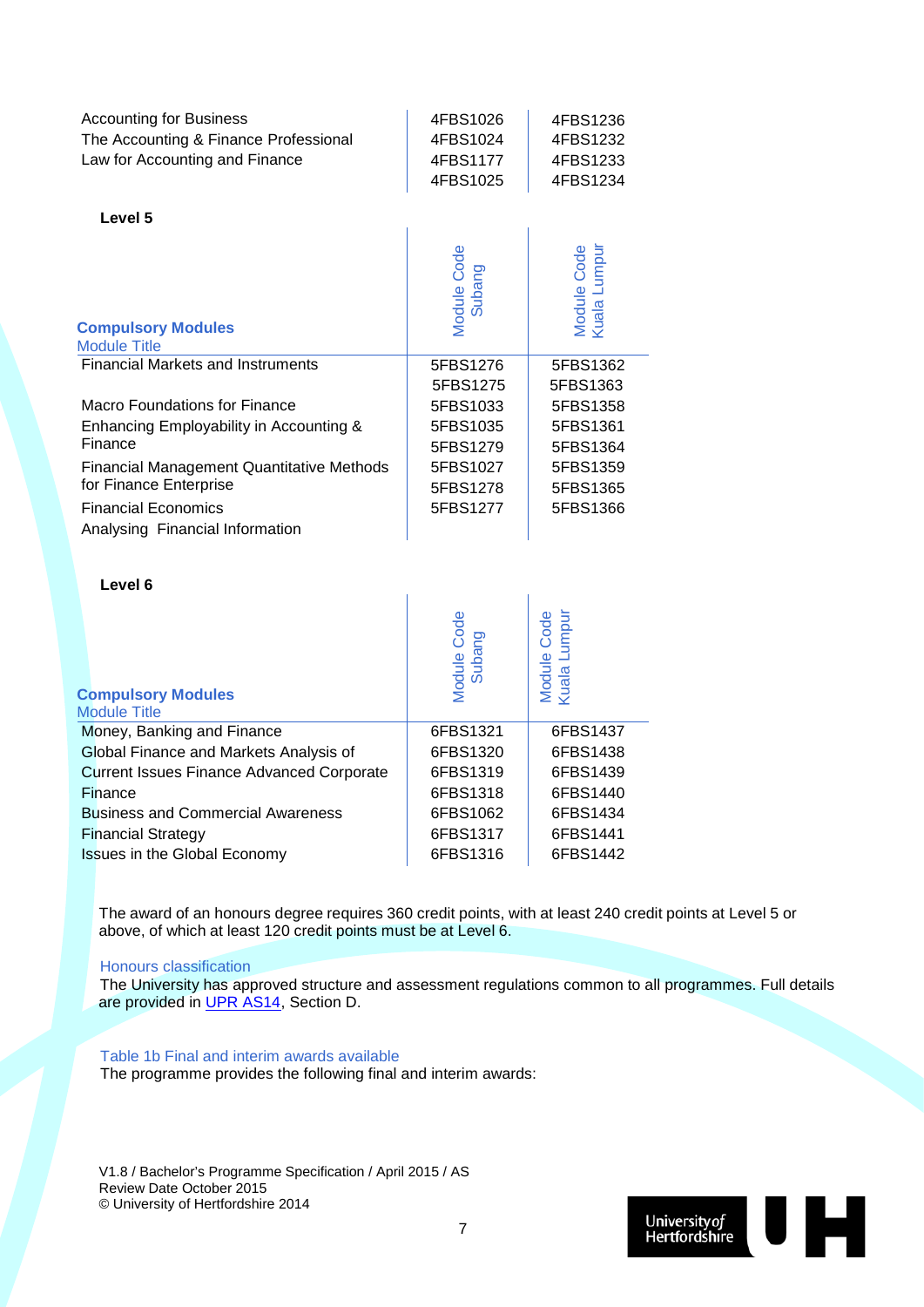|                                                         |                                                                                 | Available at end of |
|---------------------------------------------------------|---------------------------------------------------------------------------------|---------------------|
| Award                                                   | Minimum requirements                                                            | Level               |
| <b>University Certificate</b>                           | 45 credit points at level 4                                                     | 4                   |
| Certificate of Higher Education<br><add title=""></add> | 120 credit points at level 4                                                    | 4, 5                |
| University Diploma <add title=""></add>                 | 180 credit points including at least 60 at level<br>5                           | 5, 6                |
| Diploma of Higher Education<br><add title=""></add>     | 240 credit points including at least 120 at level<br>5                          | 5, 6                |
| $BSc/BA$ <add title=""></add>                           | 300 credit points including 180 at level 6/5 of<br>which 60 must be at level 6  | 6                   |
| BSc (Hons)/BA (Hons) <add<br>title&gt;</add<br>         | 360 credit points including 240 at level 6/5 of<br>which 120 must be at level 6 | 6                   |

*\*These are untitled interim awards; other interim award titles reflect the appropriate fields of study.*

#### E. Support for students and their learning

Students are supported by;

- Director of Studies, University of Hertfordshire, located at Subang Campus.
- A Dean of School or Head of School at the respective campus.
- A Head of Programme (HoP) to manage the programme and support students' learning such as coordinating study plans, managing academic progression, and providing academic counseling.
- Head of INTI and Laureate International Partnerships at the University of Hertfordshire Business School
- Link Tutor from the University of Hertfordshire Business School
- A Programme Committee, the membership of which includes the Link Tutors and students
- An extensive Learning Resources Centre, incorporating a library and computer centre.
- A team of Academic Support Tutors.
- A Teaching & Learning Department/Unit.
- An International Students Centre.
- Campus Counseling Centre.
- The Students' Body INTIMA.
- A Careers Service for all current students and graduates.
- StudyNet, a versatile on-line interactive intranet and learning environment.
- Black Board, a versatile on-line interactive intranet and learning environment.
- UH Club (Subang) and student representatives.
- Student Feedback Scheme (all campuses) and Student Helpdesk (Subang).

#### F. Entry requirements

The normal entry requirements for the programme are:

#### **Academic Requirements:**

- i) A-Levels: 2 principle passes; *OR*
- ii) STPM: 2 full passes in any two subjects; *OR*
- iii) Unified Examination Certificate (UEC): minimum 5Bs and a pass in English; *OR*
- iv) INTI Foundation in Business and IT: minimum CGPA of 2.0; *OR*
- v) Diploma in Accounting or equivalent: minimum of CGPA of 2.0; *OR*
- vi) Equivalent Matriculation and/or Pre-University Programmes; *OR*
- vii) Equivalent qualifications to be assessed by the INTI School's Portfolio Review Committee (SPRC).

#### **English Language and Mathematics Requirements:**

*Malaysian Students*

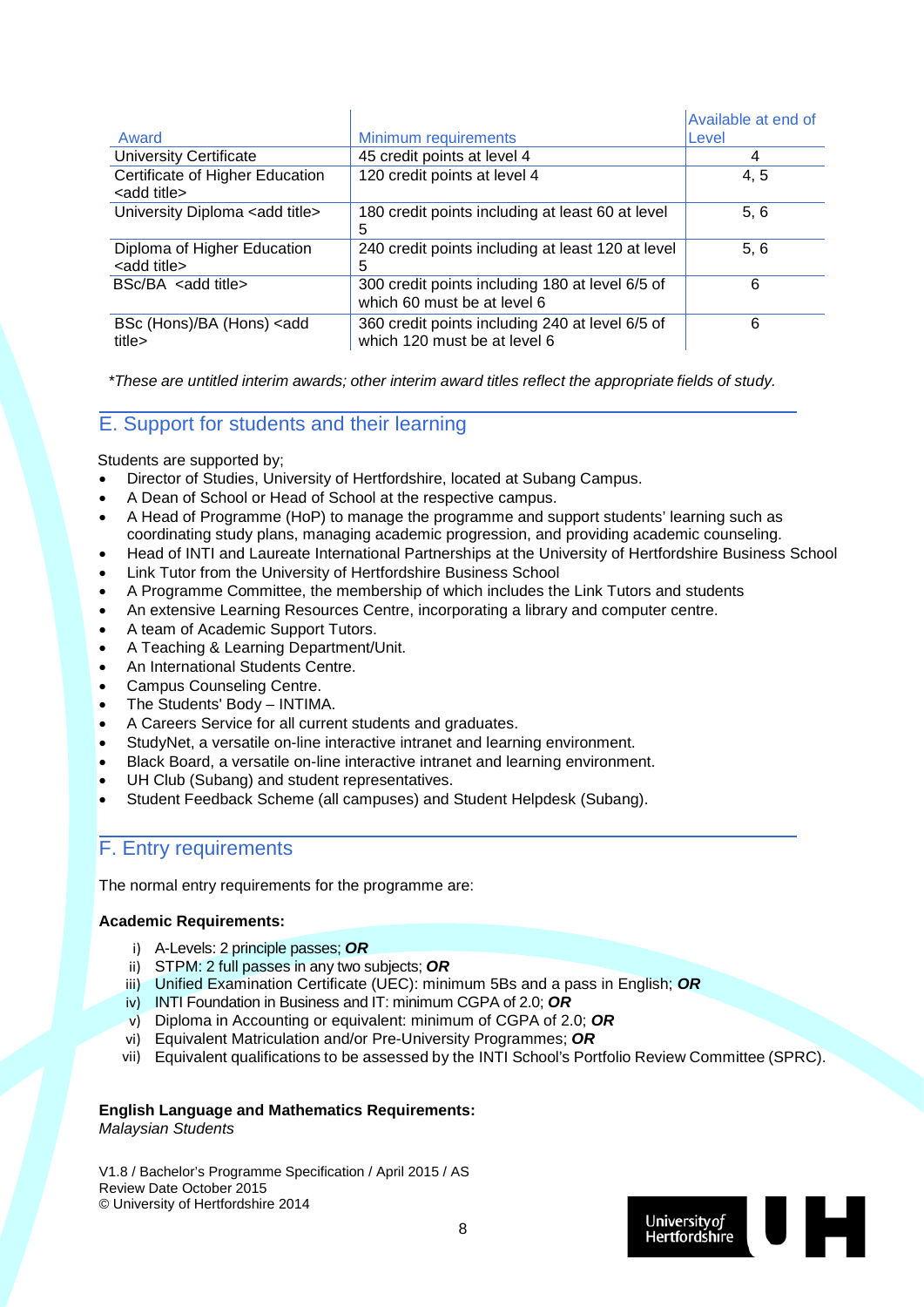#### i) SPM English: Credit

Malaysian students without credit in SPM English will be assessed on their command of English by the INTI EPT and/or by completion of English Proficiency Programme (EIP). *Non-Malaysian students:*

- i) IELTS: 6.0 and above with no less than 5.5 in any band; *OR*
- ii) TOEFL 550 and above; *OR*
- iii) Equivalent English language qualifications.

#### **Note: Entry requirements are subject to changes on approval by both INTI and the Hertfordshire Business School.**

#### **Entry with Accredited Prior Learning (APL)**

The programme is subject to the University's Principles, Policies, Regulations and Procedures for the Admission of Students to Undergraduate and Taught Postgraduate Programmes and will take account of University policy and guidelines for assessing accredited prior certificated learning (APCL) and accredited prior experiential learning (APEL)

Students who have successfully completed the INTI Diploma or its equivalent (APCL) and have **achieved an overall CGPA of 2.0and above may apply into the programme with module to module credit transfer.** INTI's credit transfer policies and best practices apply.

Students applying for APEL would need to be approved by the Hertfordshire Business School.

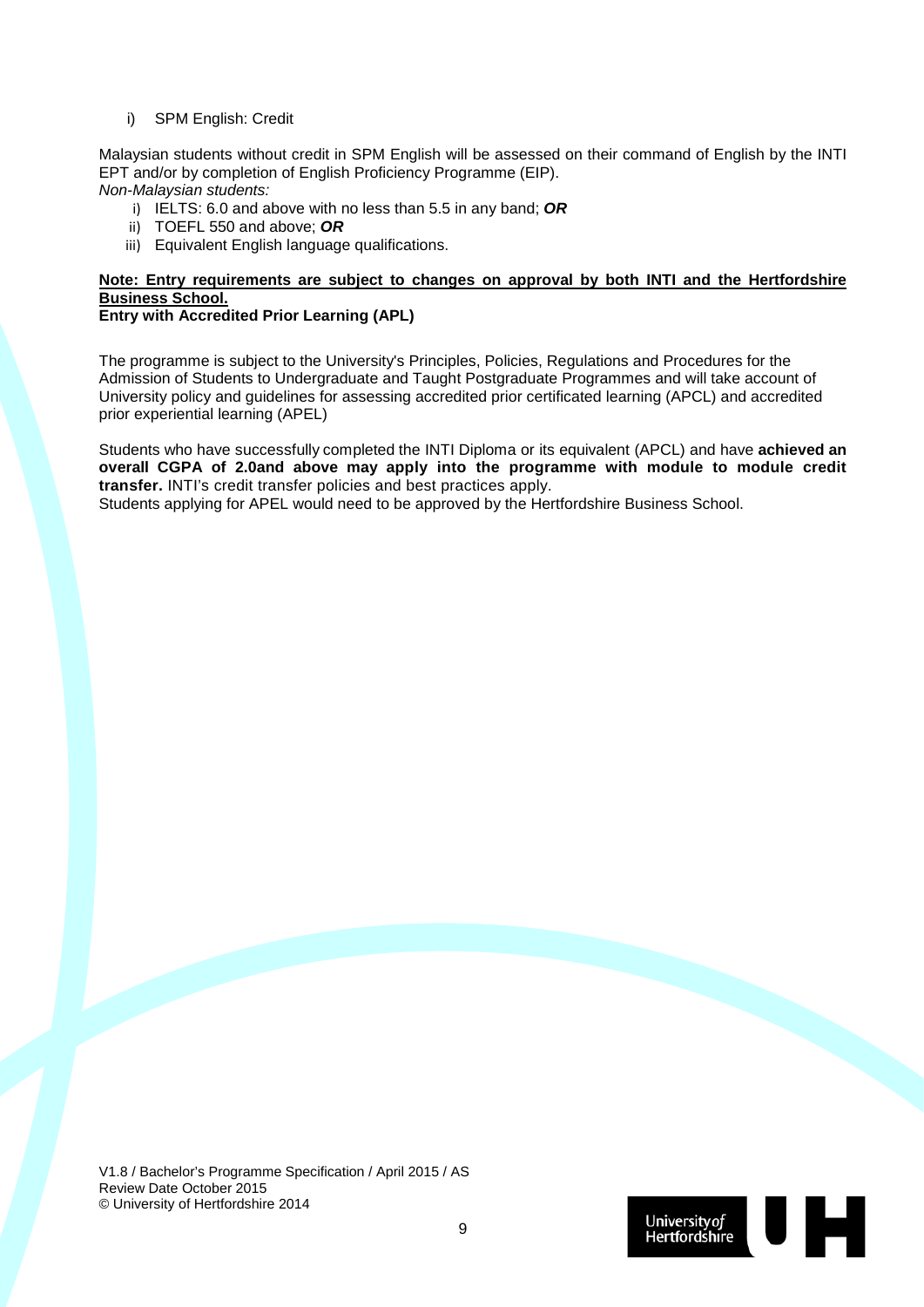### Section 2

#### Programme management

**Relevant QAA subject benchmarking statements** Finance **Date of validation/last periodic review Figure 4. April 13 Date of production/ last revision of PS** June 2015<br>Relevant intakes Level 4 Ex **Relevant intakes**<br> **Relevant intakes**<br> **Administrative School**<br> **Administrative School**<br> **Administrative School**<br> **Administrative School** 

**Administrative School** Hertfordshire Business School

#### Table 3 Course structure

| Course details                                       |              |         |                      |                   |                               |            |               |
|------------------------------------------------------|--------------|---------|----------------------|-------------------|-------------------------------|------------|---------------|
| Course code<br>Course description                    |              |         |                      | <b>JACS</b>       |                               |            |               |
| <b>BSISJF-Subang</b><br><b>BSIKLF</b> - Kuala Lumpur |              |         | BA (Honours) Finance |                   |                               |            | N100          |
| <b>Course Instances</b>                              |              |         |                      |                   |                               |            |               |
| Instances code                                       | Intake       | Stream  |                      | Instances<br>Year |                               | Location:  | Mode of study |
| IFSJC1F-1                                            | $\mathsf C$  | Finance |                      | 1                 | <b>INTI</b><br>Subang<br>Jaya | (Malaysia) | Full-time     |
| IFSJC1F-2                                            | $\mathsf{C}$ | Finance |                      | $\overline{1}$    | <b>INTI</b><br>Subang<br>Jaya | (Malaysia) | Full-time     |
| IFSJC2F-1                                            | $\mathbb C$  | Finance |                      | $\overline{2}$    | <b>INTI</b><br>Subang<br>Jaya | (Malaysia) | Full-time     |
| IFSJC2F-2                                            | $\mathbb C$  | Finance |                      | $\overline{2}$    | INTI<br>Subang<br>Jaya        | (Malaysia) | Full-time     |
| IFSJC3F-1                                            | $\mathbb C$  | Finance |                      | 3                 | <b>INTI</b><br>Subang<br>Jaya | (Malaysia) | Full-time     |
| IFSJC3F-2                                            | $\mathbb C$  | Finance |                      | $\overline{3}$    | <b>INTI</b><br>Subang<br>Jaya | (Malaysia) | Full-time     |
| <b>IFSJA1F</b>                                       | A            | Finance |                      | $\mathbf{1}$      | INTI<br>Subang<br>Jaya        | (Malaysia) | Full-time     |
| IFSJA2F                                              | Α            | Finance |                      | $\overline{2}$    | <b>INTI</b><br>Subang         |            | Full-time     |

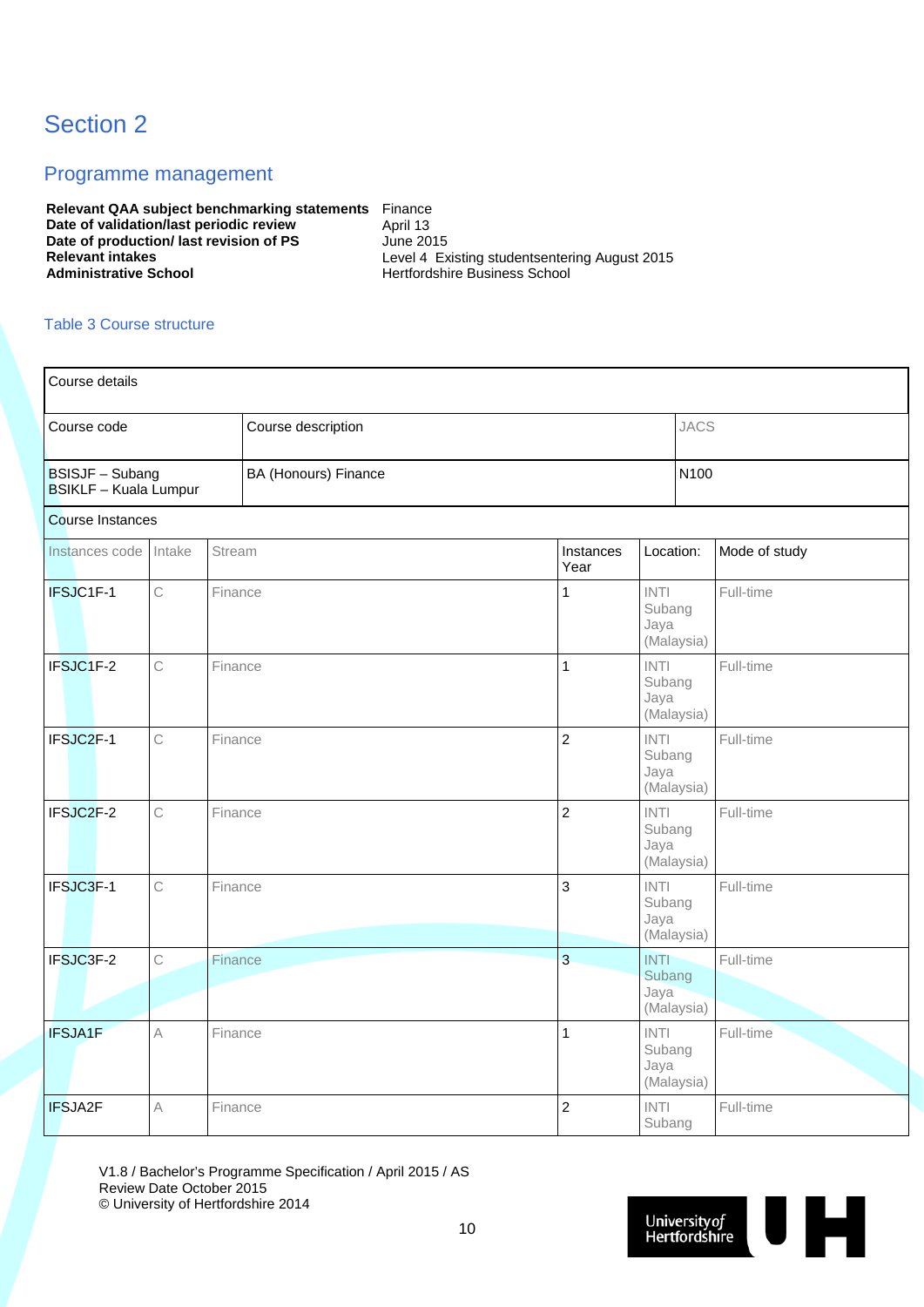|           |             |         |                | Jaya<br>(Malaysia)                                |           |
|-----------|-------------|---------|----------------|---------------------------------------------------|-----------|
| IFSJA3F   | $\wedge$    | Finance | 3              | <b>INTI</b><br>Subang<br>Jaya<br>(Malaysia)       | Full-time |
| IFSJB1F-1 | B           | Finance | 1              | INTI<br>Subang<br>Jaya<br>(Malaysia)              | Full-time |
| IFSJB1F-2 | $\mathsf B$ | Finance | $\mathbf{1}$   | <b>INTI</b><br>Subang<br>Jaya<br>(Malaysia)       | Full-time |
| IFSJB2F-1 | $\mathsf B$ | Finance | $\overline{c}$ | <b>INTI</b><br>Subang<br>Jaya<br>(Malaysia)       | Full-time |
| IFSJB2F-2 | $\mathsf B$ | Finance | $\overline{c}$ | $\textsf{INTI}{}$<br>Subang<br>Jaya<br>(Malaysia) | Full-time |
| IFSJB3F-1 | $\mathsf B$ | Finance | 3              | $\textsf{INTI}{}$<br>Subang<br>Jaya<br>(Malaysia) | Full-time |
| IFSJB3F-2 | B           | Finance | 3              | $\textsf{INTI}{}$<br>Subang<br>Jaya<br>(Malaysia) | Full-time |
| FIKLB1F-1 | $\mathsf B$ | Finance | 1              | $\textsf{INTI}{}$<br>Subang<br>Jaya<br>(Malaysia) | Full-time |
| FIKLB1F-2 | $\mathsf B$ | Finance | 1              | $\textsf{INTI}{}$<br>Subang<br>Jaya<br>(Malaysia) | Full-time |
| FIKLB2F-1 | $\mathsf B$ | Finance | $\overline{2}$ | INTI<br>Subang<br>Jaya<br>(Malaysia)              | Full-time |
| FIKLB2F-2 | $\mathsf B$ | Finance | $\overline{c}$ | <b>INTI</b><br>Subang<br>Jaya<br>(Malaysia)       | Full-time |
| FIKLB3F-1 | $\,$ B      | Finance | 3              | <b>INTI</b><br>Subang<br>Jaya<br>(Malaysia)       | Full-time |
| FIKLB3F-2 | $\mathsf B$ | Finance | 3              | INTI<br>Subang<br>Jaya<br>(Malaysia)              | Full-time |
| FIKLC1F-1 | $\mathsf C$ | Finance | $\mathbf{1}$   | $\textsf{INTI}{}$                                 | Full-time |

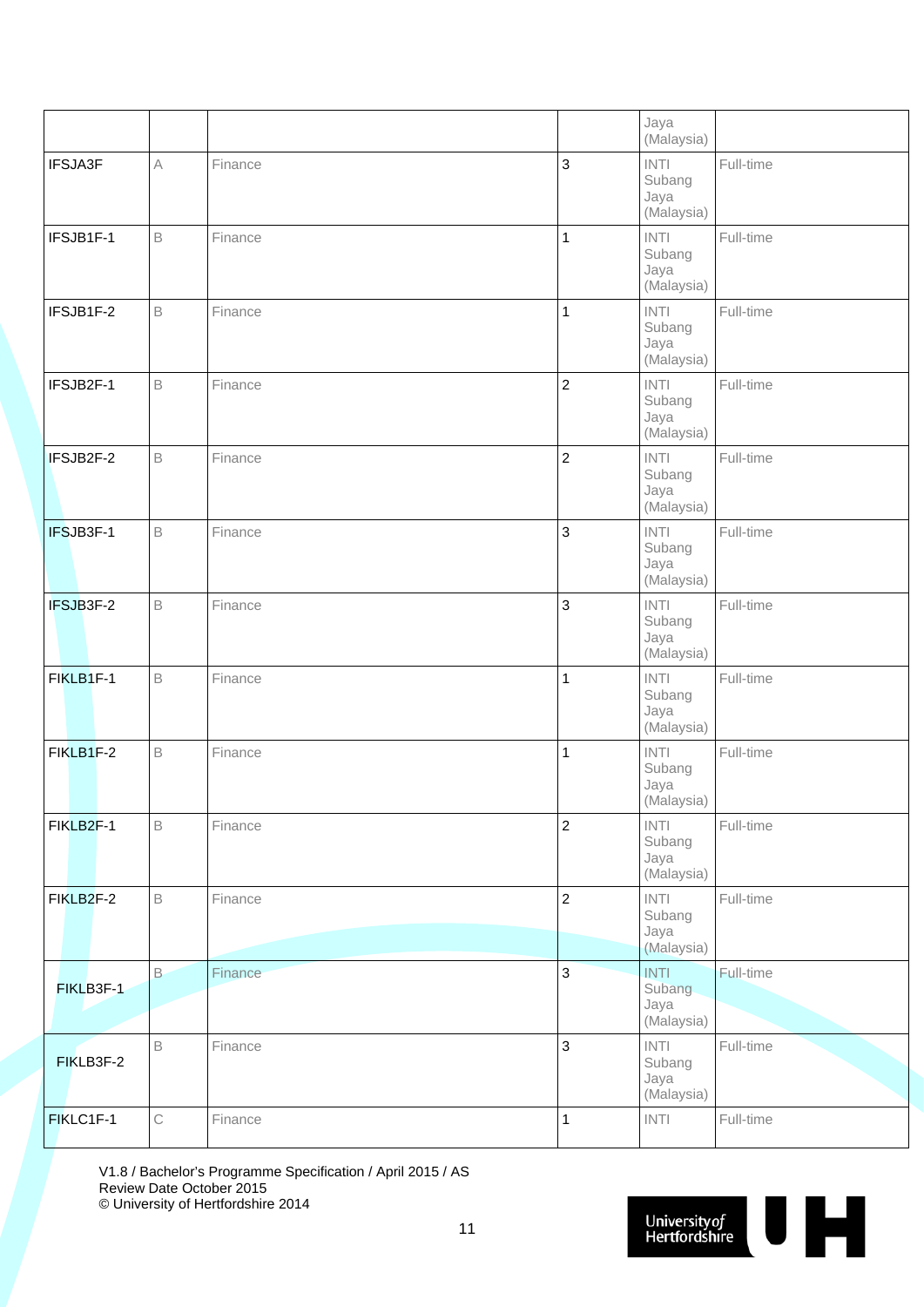|           |              |         |                | Subang<br>Jaya<br>(Malaysia)                |           |
|-----------|--------------|---------|----------------|---------------------------------------------|-----------|
| FIKLC1F-2 | $\mathbb C$  | Finance | 1              | <b>INTI</b><br>Subang<br>Jaya<br>(Malaysia) | Full-time |
| FIKLC2F-1 | $\mathsf{C}$ | Finance | $\overline{2}$ | <b>INTI</b><br>Subang<br>Jaya<br>(Malaysia) | Full-time |
| FIKLC2F-2 | $\mathsf{C}$ | Finance | $\overline{2}$ | <b>INTI</b><br>Subang<br>Jaya<br>(Malaysia) | Full-time |
| FIKLC3F-1 | $\mathsf{C}$ | Finance | $\overline{3}$ | <b>INTI</b><br>Subang<br>Jaya<br>(Malaysia) | Full-time |
| FIKLC3F-2 | $\mathbb C$  | Finance | $\mathbf{3}$   | <b>INTI</b><br>Subang<br>Jaya<br>(Malaysia) | Full-time |
| FIKLA1F   | $\forall$    | Finance | $\overline{1}$ | <b>INTI</b><br>Subang<br>Jaya<br>(Malaysia) | Full-time |
| FIKLA2F   | $\mathbb A$  | Finance | $\overline{2}$ | <b>INTI</b><br>Subang<br>Jaya<br>(Malaysia) | Full-time |
| FIKLA3F   | $\mathbb A$  | Finance | $\mathbf{3}$   | <b>INTI</b><br>Subang<br>Jaya<br>(Malaysia) | Full-time |

The programme is managed by;

- A Dean of School or Head of School and Head of Programme.
- Head of Programme is responsible for the day to day management and who advise students on the programme as a whole.
- Programme Officer will assist the Head of Programme in the management of the programme.
- Marketing Officers, with specific responsibility for open days and selection of students.
- Head of INTI and Laureate International Partnerships at the University of Hertfordshire Business School
- Link Tutor from the University of Hertfordshire Business School
- A Programme Committee, the membership of which includes the Link Tutors and students.

#### Programme-specific assessment regulations

The programme is compliant with the University's academic regulations [\(UPR AS11,](http://sitem.herts.ac.uk/secreg/upr/AS11.htm) [UPR AS12](http://sitem.herts.ac.uk/secreg/upr/AS12.htm) or UPR [AS13,](http://sitem.herts.ac.uk/secreg/upr/AS13.htm) [UPR AS14\)](http://sitem.herts.ac.uk/secreg/upr/AS14.htm) with the exception of those listed below, which have been specifically approved by the University:

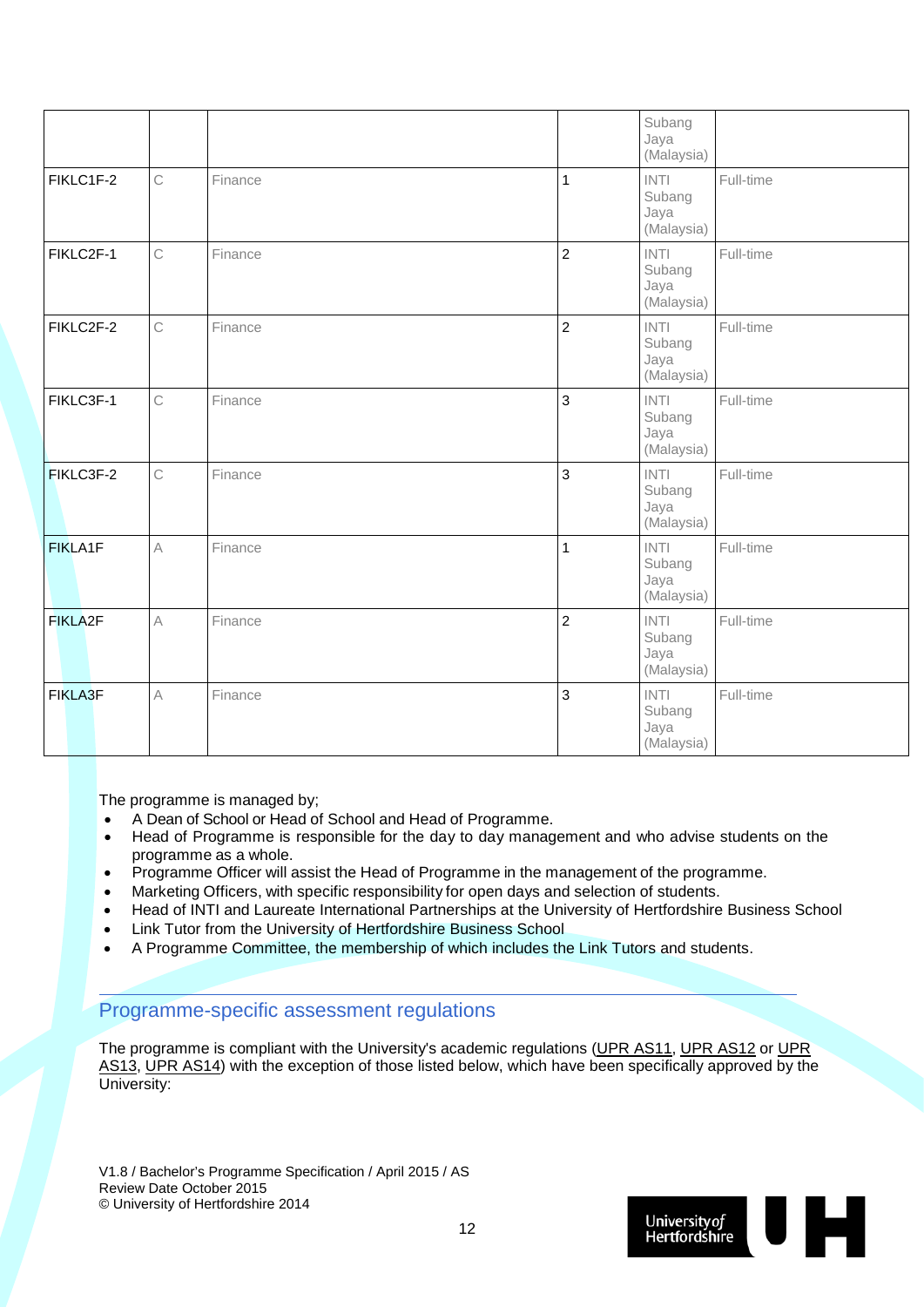- INTI operates a strict attendance requirement policy. Attendance at each individual module is monitored by INTI staff.
- Students who fall below this requirement will need to re-enrol on the module(s) affected.
- Penalties related to non-attendance are detailed by the campus documentation and are at the discretion of the Exam Board.
- Students must pass Principles of Finance and English for Business Studies 1 (INTI Module) to progress to Level 5

 $\sim 10^7$ 

 $\mathbf{r}$ 

- Students have to pass English for Business Study 2 (INTI Module) to progress to Level 6
- The Malaysian Qualifications Agency (MQA) mandates that a number of additional subjects be studied alongside undergraduate programmes. Students are required to pass these in order to graduate.

| <b>INTI Modules</b><br><b>Module Title</b> | Code<br>Module | Credit<br>Points<br>E | ৳<br>Delivery<br>anguage. | Examination<br>8 <sup>o</sup> | Coursework<br>$\aleph$ | ractical<br>$\Omega$<br>$\aleph$ | <b>Semesters</b> |
|--------------------------------------------|----------------|-----------------------|---------------------------|-------------------------------|------------------------|----------------------------------|------------------|
| Malaysian General Studies U1               | <b>INTI</b>    | 3                     | English                   | 30                            | 70                     | $\mathbf 0$                      | <b>ABC</b>       |
| Malaysian General Studies U1               | <b>INTI</b>    | 3                     | English                   | 30                            | 70                     | 0                                | <b>ABC</b>       |
| Malaysian General Studies U2               | <b>INTI</b>    | 3                     | English                   | 30                            | 70                     | 0                                | <b>ABC</b>       |
| Malaysian General Studies U3               | <b>INTI</b>    | 3                     | English                   | 30                            | 70                     | 0                                | <b>ABC</b>       |
| Malaysian General Studies U4               | <b>INTI</b>    | 2                     | English                   | 30                            | 70                     | 0                                | <b>ABC</b>       |

#### Other sources of information

- Definitive Module Documents
- Module Guides
- Student Handbook
- A-Z guide
- <http://www.studynet1.herts.ac.uk/ptl/common/support.nsf/support?ReadForm>
- University of Hertfordshire Course website: <http://www.herts.ac.uk/courses/>
- QAA Benchmark Statement website: [http://www.qaa.ac.uk/AssuringStandardsAndQuality/subject-guidance/Pages/Subject-benchmark](http://www.qaa.ac.uk/AssuringStandardsAndQuality/subject-guidance/Pages/Subject-benchmark-statements.aspx)[statements.aspx](http://www.qaa.ac.uk/AssuringStandardsAndQuality/subject-guidance/Pages/Subject-benchmark-statements.aspx)
- The Framework for Higher Education Qualifications in England, Wales and Northern Ireland, 2008: <http://www.qaa.ac.uk/AssuringStandardsAndQuality/Qualifications/Pages/default.aspx>
- SEEC Credit Level Descriptors for Further and Higher Education 2010: <http://www.seec.org.uk/sites/seec.org.uk/files/SEEC%20Level%20Descriptors%202010.pdf>
- **External Quality Review report website:** <http://www.qaa.ac.uk/reviews/reports/instReports.asp?ukprn=10007147>
- UNISTATS website: http://www.unistats.com/
- University of Hertfordshire Academic Quality website: (StudyNet → Staff → Department Lists → Academic Quality Office)
- Structure & Assessment Regulations Undergraduate & Taught Postgraduate Programmes, UPR AS14:

<http://sitem.herts.ac.uk/secreg/upr/AS14.htm>

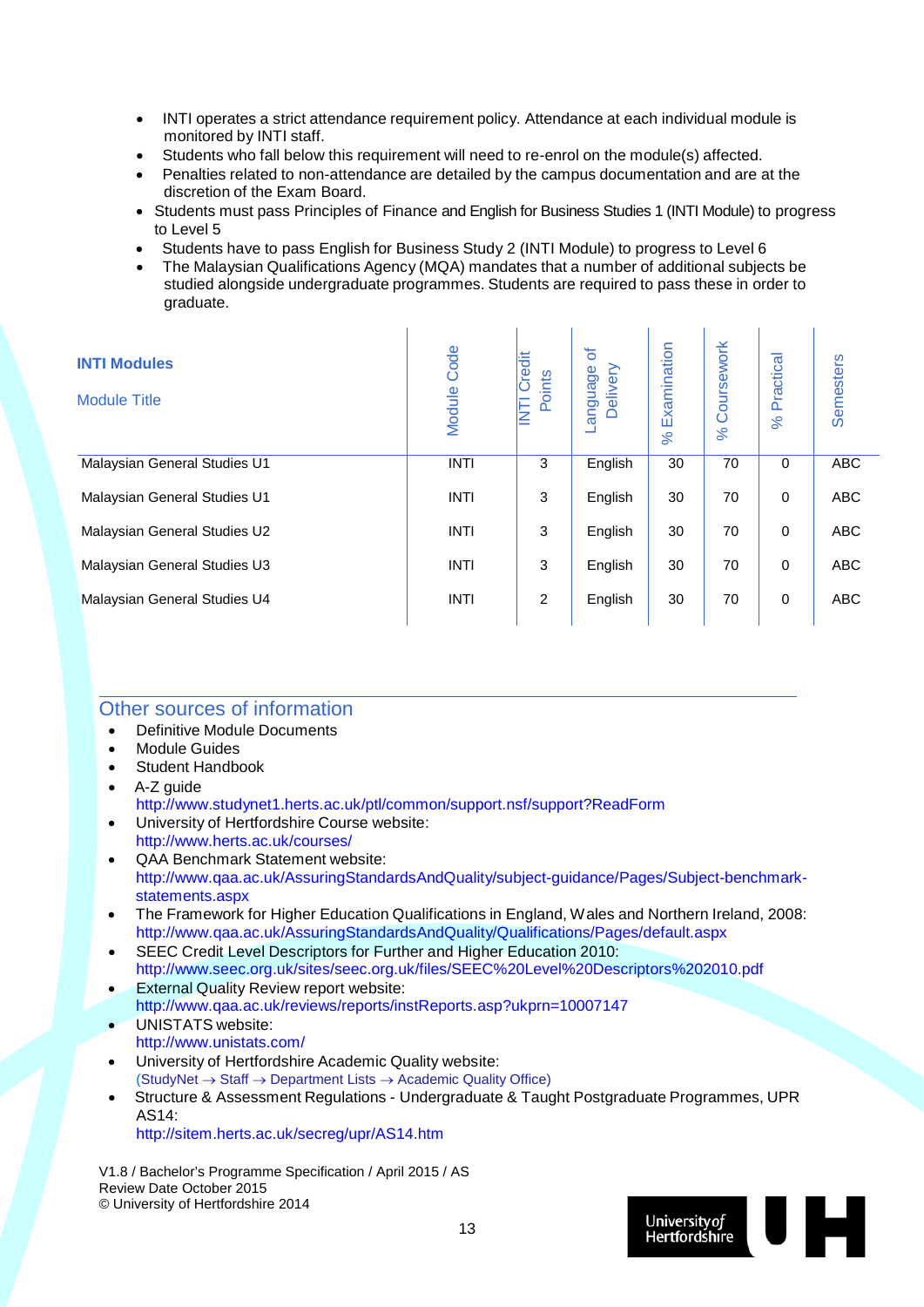- Learning and Teaching Policy and Graduate Attributes, UPR TL03: http://sitem.herts.ac.uk/secreg/upr/TL03.htm
- Admissions Undergraduate & Taught Postgraduate Students, UPR SA03: <http://sitem.herts.ac.uk/secreg/upr/SA03.htm>
- Academic Quality, UPR AS17: <http://sitem.herts.ac.uk/secreg/upr/AS17.htm> Index of UPRs for students: [http://sitem.herts.ac.uk/secreg/upr\\_azlist\\_info.htm](http://sitem.herts.ac.uk/secreg/upr_azlist_info.htm)
- Information on Programme and Module External Examiners [http://www.studynet1.herts.ac.uk/ptl/common/studentcentre.nsf/Teaching+Documents/184A221E5](http://www.studynet1.herts.ac.uk/ptl/common/studentcentre.nsf/Teaching%2BDocuments/184A221E5EECA6B780257A5C00250BA9?OpenDocument) [EECA6B780257A5C00250BA9?OpenDocument](http://www.studynet1.herts.ac.uk/ptl/common/studentcentre.nsf/Teaching%2BDocuments/184A221E5EECA6B780257A5C00250BA9?OpenDocument)
- MQA Website http://www.mqa.gov.my/

#### Other information relevant to the programme

INTI Colleges operate on a basis of 2.5 semesters per annum, with the short semester beginning in January. There are 3 intakes to the programme per year (January, April and August).The Malaysian Qualifications Agency (MQA) mandates that a number of additional subjects be studied alongside undergraduate programmes.

#### University policies relevant to the Programme

The University undertakes to use all reasonable endeavors to deliver, assess and administer this programme in accordance with this Programme Specification. At the same time it is recognised that it is in the nature of academic developments that changes, for example to the structure, curriculum, and assessment of a programme may be necessary in order to ensure that the programme remains up to date, in response to issues raised as a result of on-going monitoring and evaluation, and/or in order to conform to new regulatory requirements imposed by this institution, by professional or statutory bodies, or by national or governmental bodies.

The programme operates within the guidelines and policies relating to equal opportunities and environmental issues which may be agreed from time to time by the Board of Governors and/or the Academic Board of the University.

Where the programme is offered in collaboration with another institution these policies and guidelines will normally be those of the partner institution.

The programme operates in accordance with the University's Regulations Governing Studies Involving the Use of Human Subjects [\(UPR RE01\)](http://sitem.herts.ac.uk/secreg/upr/RE01.htm) agreed from time to time by the Academic Board of the University. However, where the programme is offered in collaboration with another institution (for example through a franchise arrangement for all or part of the programme) then specific approval must be obtained from the University for the operation of the programme within ethical guidelines prepared by the partner institution. The partner institution will be responsible for all insurance liability in connection with the observance of ethical guidelines.

Denne Ball

Signed ……………………………………………….... Date…24.07.2015……..

Denise Ball Associate Dean of School (Academic Quality Assurance)

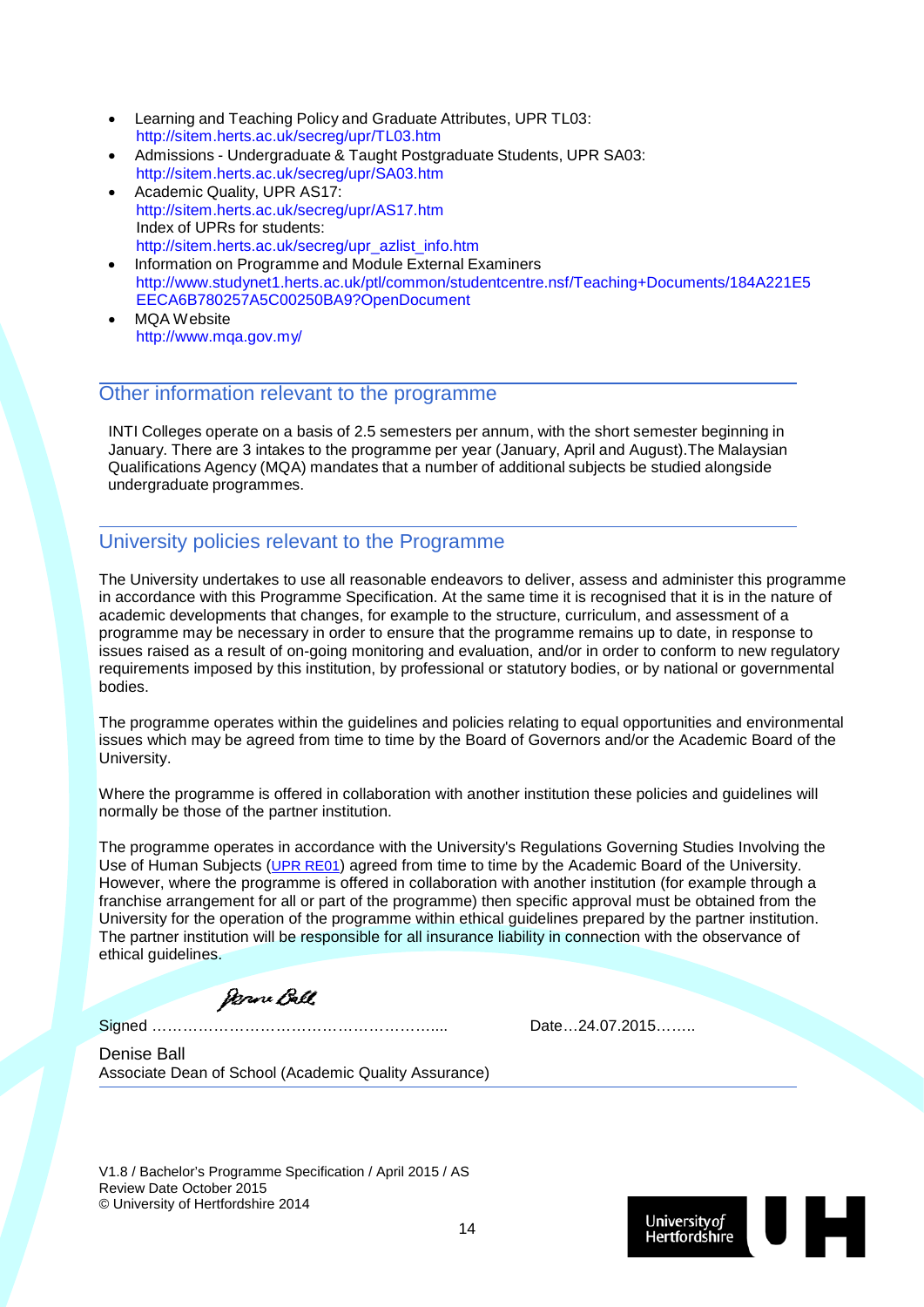If you would like this information in an alternative format please contact: Julie Wendell, Senior Administrator (Overseas Programmes), [j.a.wendell@herts.ac.uk](mailto:j.a.wendell@herts.ac.uk)

If you wish to receive a copy of the latest Programme Annual Monitoring and Evaluation Report (AMER) and/or the External Examiner's Report for the programme, please email a request to [aqo@herts.ac.uk](mailto:aqo@herts.ac.uk)

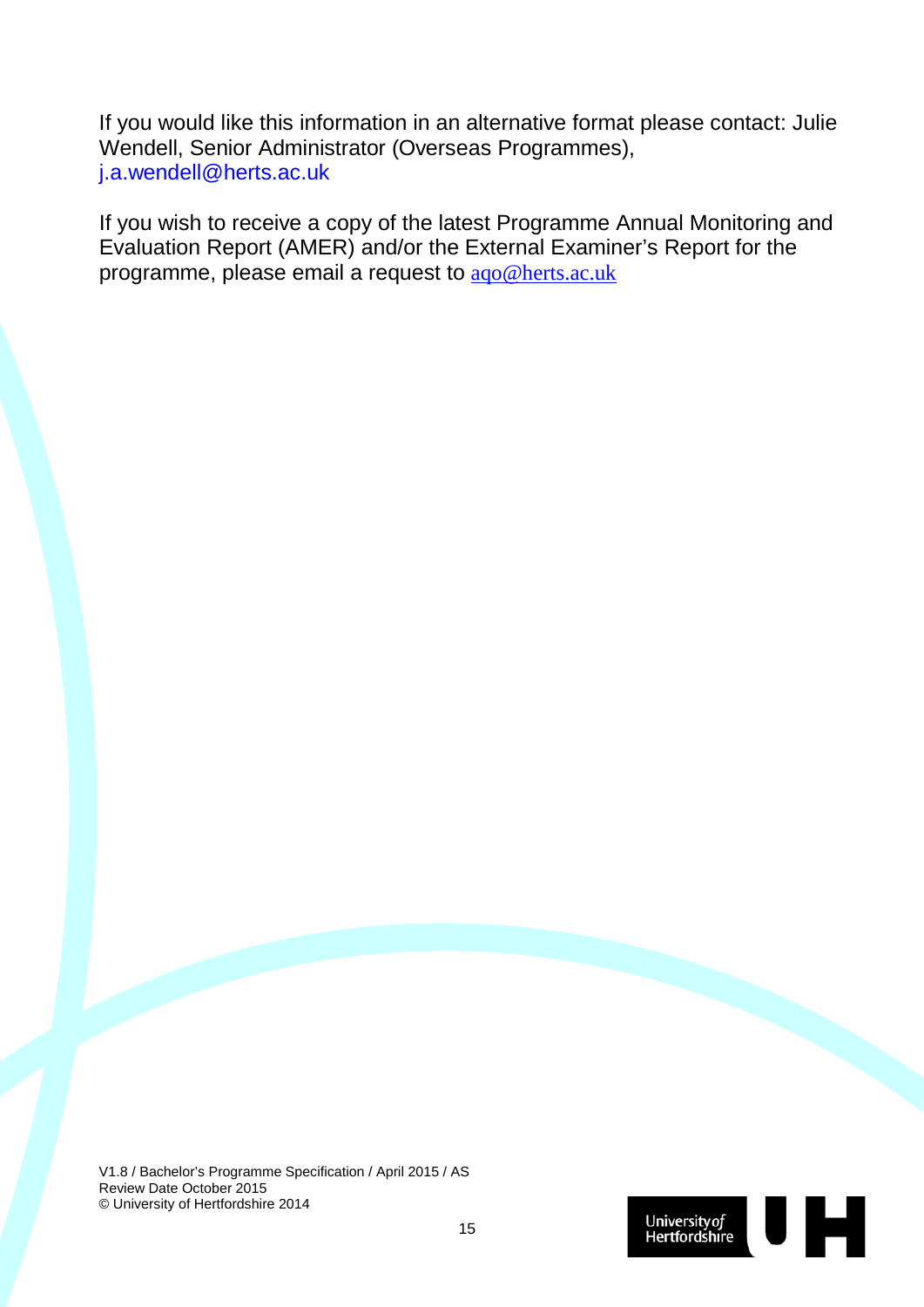

### **BA (Hons) Finance**

Table 2: Development of Programme Learning Outcomes in the Constituent Modules

This map identifies where the programme learning outcomes are assessed in the constituent modules. It provides (i) an aid to academic staff in understanding how individual modules contribute to the programme aims (ii) a checklist for quality control purposes and (iii) a means to help students monitor their own learning, personal and professional development as the programme progresses.

|         | Programme Learning Outcomes (as identified in section 1 and<br>the following page) |             |                              |          |   |                                       |                         |   |   |                                   |   |   |                            |          |   |                           |                           |                               |          |                     |
|---------|------------------------------------------------------------------------------------|-------------|------------------------------|----------|---|---------------------------------------|-------------------------|---|---|-----------------------------------|---|---|----------------------------|----------|---|---------------------------|---------------------------|-------------------------------|----------|---------------------|
|         |                                                                                    |             | Knowledge &<br>Understanding |          |   |                                       | Intellectu<br>al Skills |   |   | <b>Practical</b><br><b>Skills</b> |   |   | <b>Transferable Skills</b> |          |   |                           |                           |                               |          |                     |
|         | <b>Module Title</b>                                                                | Module Code |                              |          |   | A1   A2   A3   A4   A5   B1   B2   B3 |                         |   |   |                                   |   |   |                            |          |   |                           |                           | C1 C2 C3 D1 D2 D3 D4 D5 D6 D7 |          |                     |
|         | Quantitative Analysis for Accounting and Finance                                   |             | $\times$                     |          |   |                                       |                         |   |   |                                   |   |   | ×                          | $\times$ | × |                           | $\times$                  | $\times$                      |          |                     |
| 4       | <b>Global Perspectives in Economics</b>                                            |             | $\times$                     |          |   |                                       |                         |   |   |                                   |   |   |                            |          |   |                           |                           |                               |          | ×                   |
|         | <b>Principles of Finance</b>                                                       |             | $\times$                     |          |   |                                       |                         |   |   |                                   |   |   |                            |          |   |                           | ×                         | ×                             |          |                     |
| Level   | The Accounting and Finance Professional                                            |             |                              |          |   |                                       |                         |   |   |                                   |   |   |                            |          |   |                           |                           |                               |          |                     |
|         | <b>Economics for Business</b>                                                      |             | $\times$                     |          |   |                                       |                         |   |   |                                   |   |   |                            |          |   |                           |                           |                               |          |                     |
|         | <b>Accounting for Business</b>                                                     |             |                              |          |   |                                       |                         |   |   |                                   |   |   |                            |          |   |                           |                           |                               |          |                     |
|         | <b>Financial Markets and Instruments.</b>                                          |             |                              |          |   |                                       |                         |   |   |                                   |   |   |                            |          |   |                           | ×                         |                               |          | ×                   |
|         | <b>Macro Foundations for Finance</b>                                               |             |                              |          |   |                                       |                         |   |   |                                   |   |   |                            |          |   |                           |                           |                               |          |                     |
|         | <b>Enhancing Employability in Accounting &amp; Finance</b>                         |             | ×                            |          |   |                                       |                         |   |   |                                   |   |   |                            |          |   |                           |                           |                               | ×        |                     |
| Level 5 | Enterprise                                                                         |             |                              |          |   |                                       |                         |   |   |                                   |   |   |                            |          |   |                           |                           |                               |          |                     |
|         | <b>Financial Management</b>                                                        |             |                              |          |   |                                       |                         |   |   |                                   |   |   |                            |          |   |                           |                           |                               |          |                     |
|         | <b>Quantitative Methods for Finance</b>                                            |             | $\times$                     | $\times$ |   |                                       |                         |   |   |                                   |   |   |                            |          |   |                           |                           |                               | ×        |                     |
|         | <b>Financial Economics</b>                                                         |             | $\times$                     |          |   |                                       |                         |   |   |                                   |   |   |                            |          |   |                           |                           |                               |          | $\times$            |
|         | <b>Analysing Financial Information</b>                                             |             | $\times$                     |          |   |                                       |                         |   |   |                                   |   |   |                            |          |   |                           |                           |                               |          |                     |
|         | <b>Money Banking and Finance</b>                                                   |             |                              |          |   |                                       |                         |   |   |                                   |   |   |                            |          |   |                           |                           |                               | ×        |                     |
| $\circ$ | <b>Global Finance and Markets</b>                                                  |             |                              |          |   |                                       |                         |   |   |                                   |   |   |                            |          |   |                           |                           |                               | ×        |                     |
| Level   | <b>Advanced Corporate Finance</b>                                                  |             |                              |          |   |                                       |                         |   |   |                                   |   |   |                            |          |   |                           |                           |                               | ×        |                     |
|         | <b>Business and Commercial Awareness</b>                                           |             | ×                            |          |   |                                       |                         |   |   |                                   |   |   |                            |          |   |                           |                           |                               | $\times$ |                     |
|         | Analysis of Current Issues in Finance                                              |             | $\times$                     | $\times$ | × | ×                                     | ×                       | × | x | x                                 | × | × | ×                          | $\times$ | × | $\boldsymbol{\mathsf{x}}$ | $\boldsymbol{\mathsf{x}}$ |                               | $\times$ | $\mathsf{I} \times$ |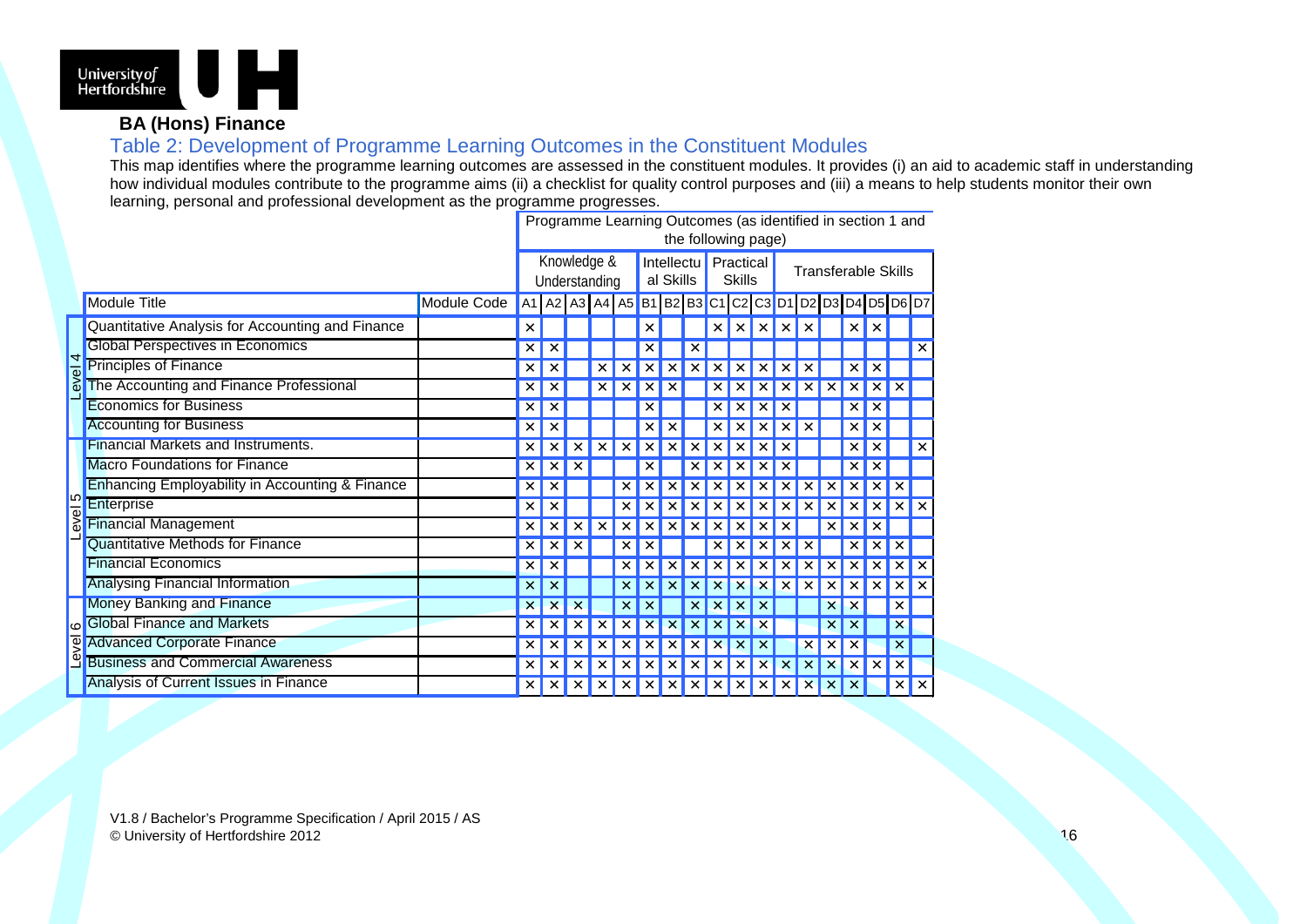

#### **Key to Programme Learning Outcomes**

#### **Knowledge and Understanding of: Practical Skills**

- A1 The business environment
- A2 How accounting, finance and supporting fields of study may be applied within an organisational context
- A3 Contemporary theories and empirical evidence for selected aspects of accounting and finance
- A4 Finance arrangements and governance structures of business entities
- A5 The mechanisms for the pricing of financial assets

#### **Intellectual Skills – able to:**

- B1 Analyse and evaluate economic, business, accounting and finance information for decision-making purposes
- B2 Evaluate the role of accounting and finance within an organisation
- B3 Evaluate the impact of a wider international, economic, political and social environment on accounting and finance

- C1 Conduct research through the creation, extraction and analysis of data from multiple sources
- C2 Apply relevant software in the analysis and communication of accounting and/or other information
- C3 Exercise numerical skills for the analysis of data in both structured and unstructured situations

#### **Transferable Skills – able to:**

- D1 Communicate effectively, both orally and in writing
- D2 Make effective use of IT tools.
- D3 Work effectively within a team.
- D4 Manipulate, sort and present data.
- D5 Undertake effective problem solving and decision-making using appropriate quantitative and qualitative techniques
- D6 Demonstrate the ability to use academic, enterprise and employability skills in both scholarly and work-based environments.
- D7 Operate in the dynamic global arena and to appreciate contemporary and cross cultural difference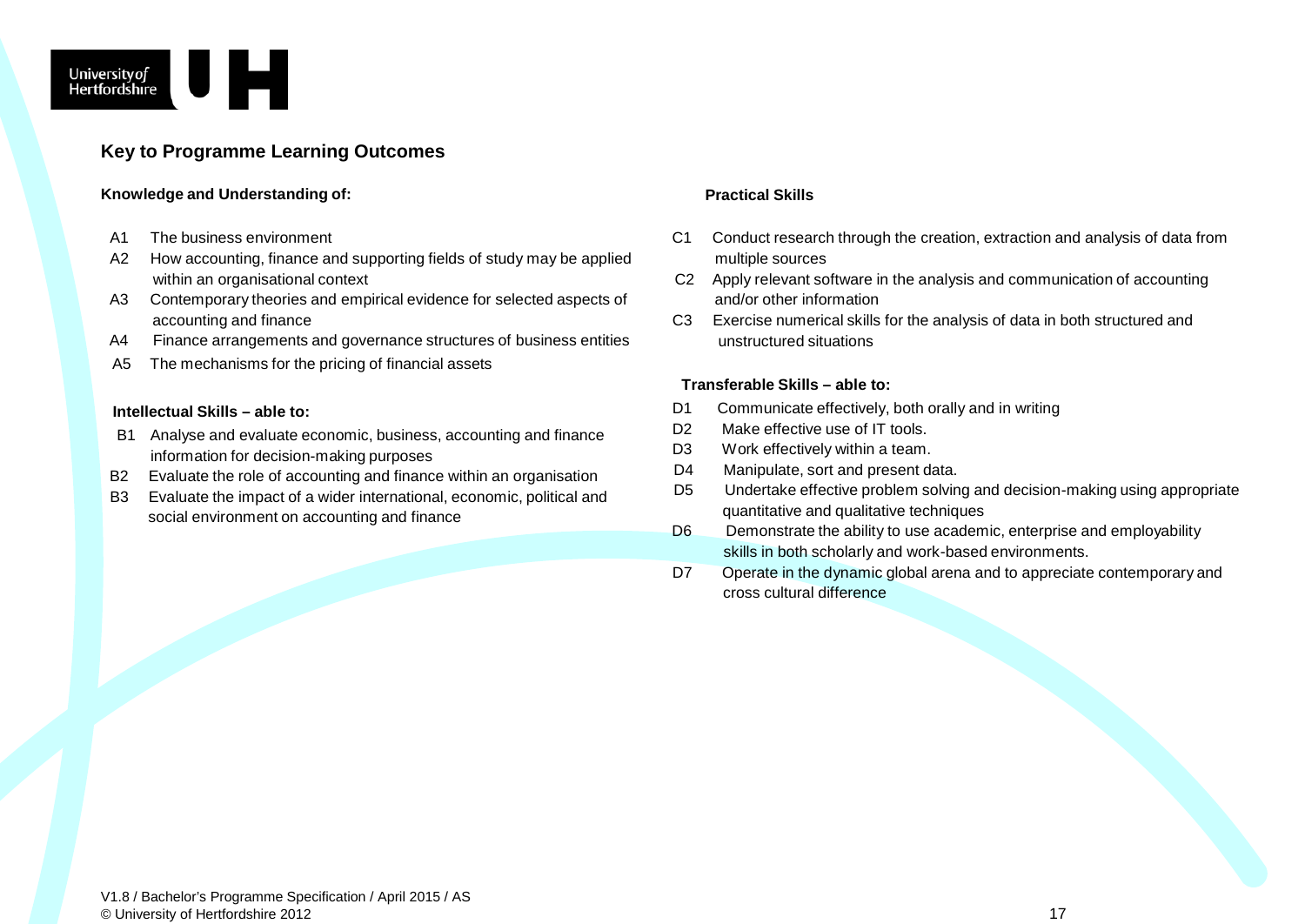

### **Transition Module Map: BA (Hons) Finance**

|        | <b>Existing BFIUH Structure</b> |                                                            |                |           |                  | <b>Replacement Modules in Updated BFIUH</b> |                  |                                                    |                | <b>Remarks</b>   |              |                                                                                                              |
|--------|---------------------------------|------------------------------------------------------------|----------------|-----------|------------------|---------------------------------------------|------------------|----------------------------------------------------|----------------|------------------|--------------|--------------------------------------------------------------------------------------------------------------|
|        | <b>INTI Code</b>                | <b>Module Title</b>                                        | <b>INTI</b>    | <b>UH</b> | C/E              | L                                           | <b>INTI Code</b> | <b>Module Title</b>                                | <b>INTI</b>    | C/E<br><b>UH</b> |              |                                                                                                              |
| 4<br>4 | ACC2206<br><b>FIN2205</b>       | <b>Accounting for Business</b><br>Principles of Finance    | 4<br>4         | 15<br>15  | $\mathsf C$<br>C | 4                                           | <b>FIN2218</b>   | Principles of Finance                              | 8              | 30               | $\mathsf{C}$ | Similar LO when 2 modules<br>combined into one (but with<br>double credits). Change in                       |
| 4      | ECO2204                         | <b>Economics for Business</b>                              | 4              | 15        | $\mathsf C$      | 4                                           | ECO2204          | <b>Economics for Business</b>                      | 4              | 15               | E            | module title only.<br>Same module                                                                            |
| 4      | MGT2208                         | The Accounting and<br><b>Finance Professional</b>          | 8              | 30        | C                | $\overline{4}$                              | MGT2214          | The Finance<br>Professional                        | 8              | 30               | C            | Similar LO. Change in module<br>title only.                                                                  |
| 4      | STA2206                         | <b>Quantitative Analysis for</b><br>Accounting and Finance | 4              | 15        | C                | $\overline{4}$                              | <b>STA2224</b>   | <b>Analytical Techniques</b><br>for Finance        | 4              | 15               | $\mathsf{C}$ | Similar LO. Change in module<br>title only.                                                                  |
| 4      | ECO2205                         | Global Perspectives in<br>Economics                        | 4              | 15        | $\mathsf{C}$     | $\overline{4}$                              | ECO2214          | <b>Economy and Society</b>                         | 4              | 15               | E            | Similar LO. Change in module<br>title only.                                                                  |
| 4      | LAW2203                         | Law for Accounting and<br>Finance                          | 4              | 15        | C                | $\overline{4}$                              | LAW2214          | Ethics, Governance and<br>Law                      | 4              | 15               | E            | Similar LO. Change in module<br>title only.                                                                  |
|        | $\overline{a}$                  |                                                            |                |           |                  | 4                                           | <b>MKT2202</b>   | Principles of Marketing                            | 4              | 15               | E            | New UH Elective introduced.                                                                                  |
| 4      | <b>ENL2215</b>                  | <b>English for Business</b><br>Studies 1                   | 3              | $\Omega$  | $\mathsf{C}$     | $\overline{4}$                              | <b>ENL2213</b>   | <b>English for Business</b><br>Studies 1           | 4              | $\Omega$         | $\mathsf{C}$ | INTI module. Same LO. Credit<br>hour increase to support<br>students whose first language is<br>not English. |
| 4      | <b>ENL2216</b>                  | <b>English for Business</b><br>Studies 2                   | 3              | $\Omega$  | C                | 4                                           | <b>ENL2214</b>   | <b>English for Business</b><br>Studies 2           | $\overline{a}$ | $\overline{0}$   | $\mathsf{C}$ | INTI module, Same LO, Credit<br>hour increase to support<br>students whose first language is<br>not English. |
| 5      | <b>FIN3213</b>                  | <b>Financial Markets and</b><br>Instruments                | $\overline{4}$ | 15        | C                | 5                                           | <b>FIN3213</b>   | <b>Financial Markets and</b><br><b>Instruments</b> | $\overline{4}$ | 15               | $\mathsf{C}$ | Same module.                                                                                                 |
| 5      | <b>FIN3214</b>                  | <b>Macro Foundations for</b><br>Finance                    | $\overline{4}$ | 15        | $\mathsf{C}$     | 5                                           | <b>FIN3214</b>   | <b>Macro Foundations for</b><br>Finance            | $\overline{4}$ | 15               | $\mathsf{C}$ | Same module.                                                                                                 |
| 5      | <b>FIN3215</b>                  | <b>Analysing Financial</b><br>Information                  | 4              | 15        | $\mathsf{C}$     | 5                                           | <b>FIN3234</b>   | <b>Analysing Financial</b><br><b>Statements</b>    | $\overline{4}$ | 15               | $\mathsf{C}$ | Similar LO. Change in module<br>title only.                                                                  |
| 5      | MGT3223                         | <b>Enhancing Employability</b>                             | $\overline{4}$ | 15        | $\mathsf C$      | 5                                           | <b>MGT3254</b>   | Enhancing                                          | $\overline{4}$ | 15               | $\mathsf{C}$ | Similar module. Change in                                                                                    |

V1.8 / Bachelor's Programme Specification / April 2015 / AS © University of Hertfordshire 2012 18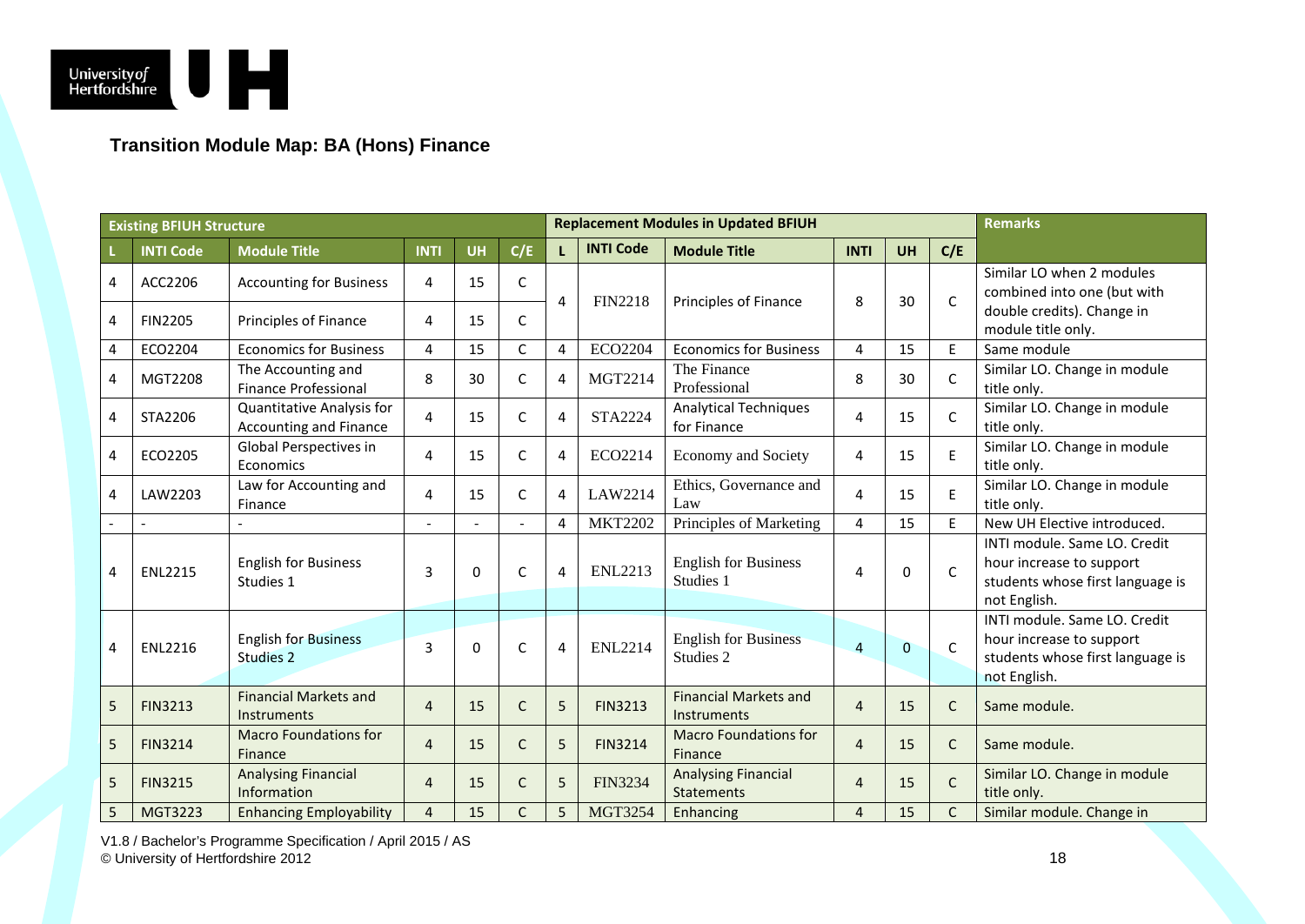

|                | <b>Existing BFIUH Structure</b> |                                                           |                          |           |              | <b>Replacement Modules in Updated BFIUH</b> |                  |                                                 |                | <b>Remarks</b>   |                |                                                                                                                                                                                                                                                                               |
|----------------|---------------------------------|-----------------------------------------------------------|--------------------------|-----------|--------------|---------------------------------------------|------------------|-------------------------------------------------|----------------|------------------|----------------|-------------------------------------------------------------------------------------------------------------------------------------------------------------------------------------------------------------------------------------------------------------------------------|
|                | <b>INTI Code</b>                | <b>Module Title</b>                                       | <b>INTI</b>              | <b>UH</b> | C/E          | T.                                          | <b>INTI Code</b> | <b>Module Title</b>                             | <b>INTI</b>    | C/E<br><b>UH</b> |                |                                                                                                                                                                                                                                                                               |
|                |                                 | in Accounting and<br>Finance                              |                          |           |              |                                             |                  | Employability in<br>Finance                     |                |                  |                | module title only.                                                                                                                                                                                                                                                            |
| 5              | STA3205                         | <b>Quantitative Methods</b><br>for Finance                | $\overline{4}$           | 15        | $\mathsf{C}$ | 5                                           | STA3214          | <b>Quantitative Methods</b><br>for Finance      | $\overline{4}$ | 15               | $\mathsf{C}$   | Same module.                                                                                                                                                                                                                                                                  |
| 5              | <b>MPU3313H</b>                 | Entrepreneurship                                          | 3                        | 15        | $\mathsf{C}$ | 5                                           | ACC3214          | <b>Business Life Cycle</b>                      | $\overline{4}$ | 15               | $\mathsf E$    | Similar LO. Mapped to the same<br>PLO. An alternative module to<br>Entrepreneurship. More electives<br>introduced. There is now more<br>focus on the A&F roles in<br>enterprise rather than a wider<br>focus. This change in focus was a<br>result of student feedback given. |
| 5              | <b>FIN3212</b>                  | <b>Financial Management</b>                               | $\overline{4}$           | 15        | $\mathsf{C}$ | 5                                           | <b>FIN3224</b>   | <b>Business Finance</b>                         | $\overline{4}$ | 15               | E              | Similar LO. Change in module<br>title only.                                                                                                                                                                                                                                   |
| 5              | ECO3202                         | <b>Financial Economics</b>                                | $\overline{4}$           | 15        | $\mathsf{C}$ | $\overline{\phantom{a}}$                    | $\blacksquare$   |                                                 |                |                  | $\overline{a}$ | UH Module discontinued                                                                                                                                                                                                                                                        |
| 5              | ACC4204                         | <b>Malaysian Taxation</b>                                 | $\overline{4}$           | $\Omega$  | E            | 5                                           |                  |                                                 |                |                  |                | INTI Module discontinued. Only<br>UH electives will be offered.                                                                                                                                                                                                               |
|                |                                 |                                                           |                          |           |              | 5                                           | <b>HRM3204</b>   | <b>Managing People</b>                          | $\overline{4}$ | 15               | E              | New UH module introduced.                                                                                                                                                                                                                                                     |
|                |                                 |                                                           | $\overline{\phantom{0}}$ |           |              | 5                                           | <b>MGT3264</b>   | <b>Exploring Business</b><br>Ethics             | $\overline{4}$ | 15               | E              | New UH module introduced.                                                                                                                                                                                                                                                     |
| 5              | LAW3222                         | <b>Malaysian Company Law</b>                              | $\overline{4}$           | $\Omega$  | E            | $\overline{a}$                              |                  |                                                 |                |                  |                | INTI Module discontinued. Only<br>UH electives will be offered.                                                                                                                                                                                                               |
| 5              | <b>CSC3238</b>                  | Introduction to<br><b>Enterprise Resource</b><br>Planning | $\overline{4}$           | $\Omega$  | E            |                                             |                  |                                                 |                |                  |                | INTI Module discontinued. Only<br>UH electives will be offered.                                                                                                                                                                                                               |
| 6              | <b>FIN4212</b>                  | Money, Banking and<br>Finance                             | 4                        | 15        | $\mathsf C$  | 6                                           | FIN4212          | Money, Banking and<br>Finance                   | 4              | 15               | $\mathsf{C}$   | Same module.                                                                                                                                                                                                                                                                  |
| 6              | <b>FIN4214</b>                  | Analysis of Current<br><b>Issues in Finance</b>           | 8                        | 30        | $\mathsf{C}$ | 6                                           | <b>FIN4218</b>   | Analysis of Current<br><b>Issues in Finance</b> | 8              | 30               | C              | Same module.                                                                                                                                                                                                                                                                  |
| $6\phantom{1}$ | <b>FIN4215</b>                  | <b>Advanced Corporate</b><br>Finance                      | 4                        | 15        | $\mathsf C$  | 6                                           | <b>ACC4274</b>   | <b>Advanced Financial</b><br>Decisions          | 4              | 15               | C              | Similar LO. Change in module<br>title only. Module mapped for<br>ACCA exemptions.                                                                                                                                                                                             |
| 6              | <b>FIN4216</b>                  | <b>Financial Strategy</b>                                 | 4                        | 15        | $\mathsf C$  | 6                                           | <b>FIN4224</b>   | Corporate Financial                             | 4              | 15               | $\mathsf C$    | Similar LO. Change in module                                                                                                                                                                                                                                                  |

V1.8 / Bachelor's Programme Specification / April 2015 / AS © University of Hertfordshire 2012 19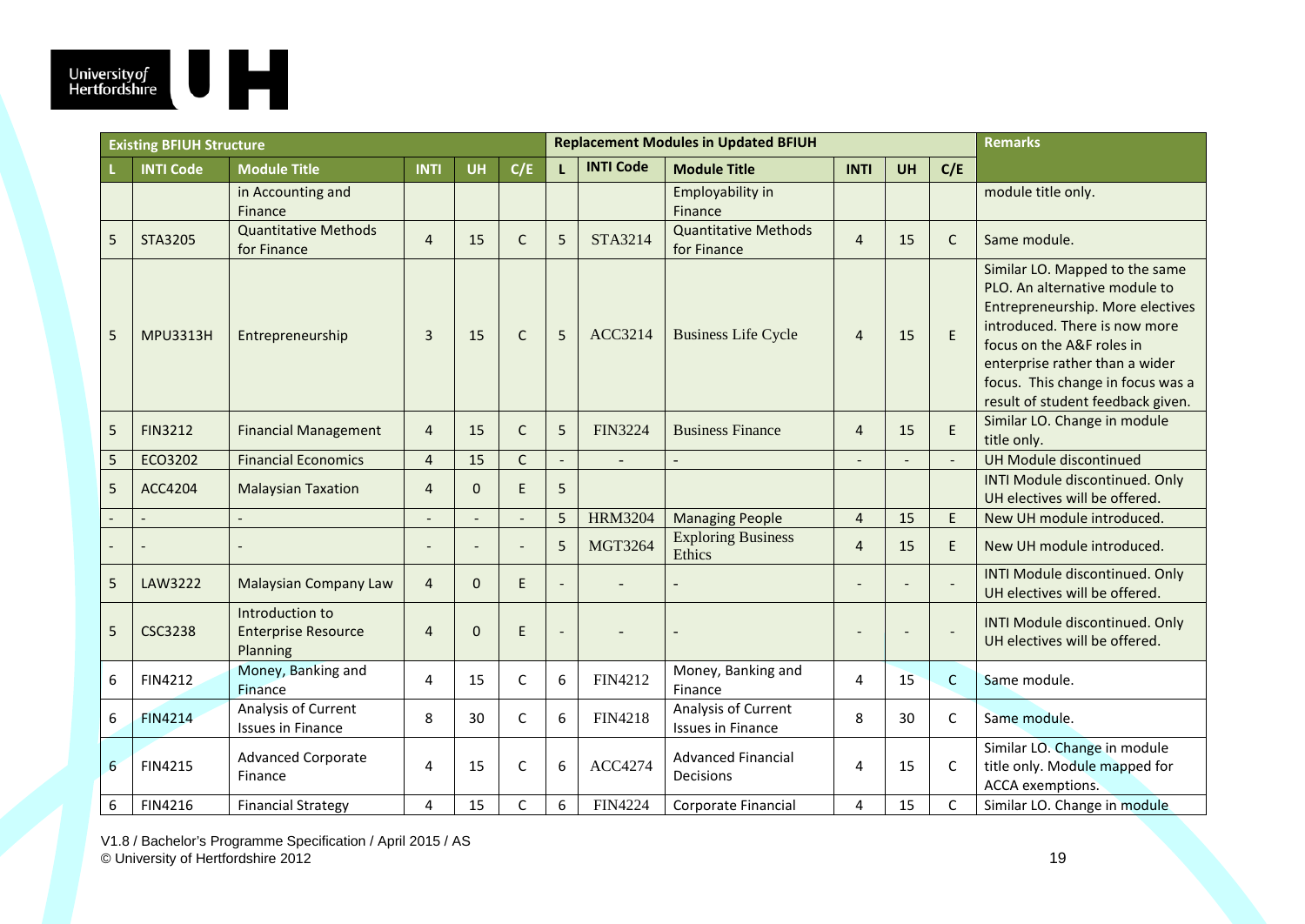

|   | <b>Existing BFIUH Structure</b> |                                                    |             |           |     | <b>Replacement Modules in Updated BFIUH</b> |                  |                                                |                 | <b>Remarks</b> |                          |                                                                                        |
|---|---------------------------------|----------------------------------------------------|-------------|-----------|-----|---------------------------------------------|------------------|------------------------------------------------|-----------------|----------------|--------------------------|----------------------------------------------------------------------------------------|
|   | <b>INTI Code</b>                | <b>Module Title</b>                                | <b>INTI</b> | <b>UH</b> | C/E |                                             | <b>INTI Code</b> | <b>Module Title</b>                            | <b>INTI</b>     | <b>UH</b>      | C/E                      |                                                                                        |
|   |                                 |                                                    |             |           |     |                                             |                  | Strategy                                       |                 |                |                          | title only.                                                                            |
| 6 | ECO4203                         | Issues in the Global<br>Economy                    | 4           | 15        |     | 6                                           | ECO4214          | Issues in the Global<br>Economy                | 4               | 15             | E                        | Same module. Change from core<br>to electives as more elective<br>modules are offered. |
| 6 | <b>FIN4213</b>                  | Global Finance and<br>Markets                      | 4           | 15        |     | 6                                           | $\sim$           |                                                | $\qquad \qquad$ |                |                          | Module discontinued at UH.                                                             |
| 6 | MGT4225                         | <b>Business and</b><br><b>Commercial Awareness</b> | 4           | 15        |     | 6                                           | $\sim$           |                                                | $\qquad \qquad$ |                | $\overline{\phantom{a}}$ | Module discontinued at UH.                                                             |
|   |                                 |                                                    |             |           |     | 6                                           | MGT4999          | Industry Practice in<br>Accounting and Finance | 4               | 15             |                          | New UH elective introduced.                                                            |
|   |                                 |                                                    |             |           |     | 6                                           | <b>FIN4244</b>   | <b>Behavioural Finance</b>                     | 4               | 15             |                          | New UH elective introduced.                                                            |
|   |                                 |                                                    |             |           |     | 6                                           | FIN4234          | Islamic Banking and<br>Finance                 | 4               | 15             | F                        | New UH elective introduced.                                                            |